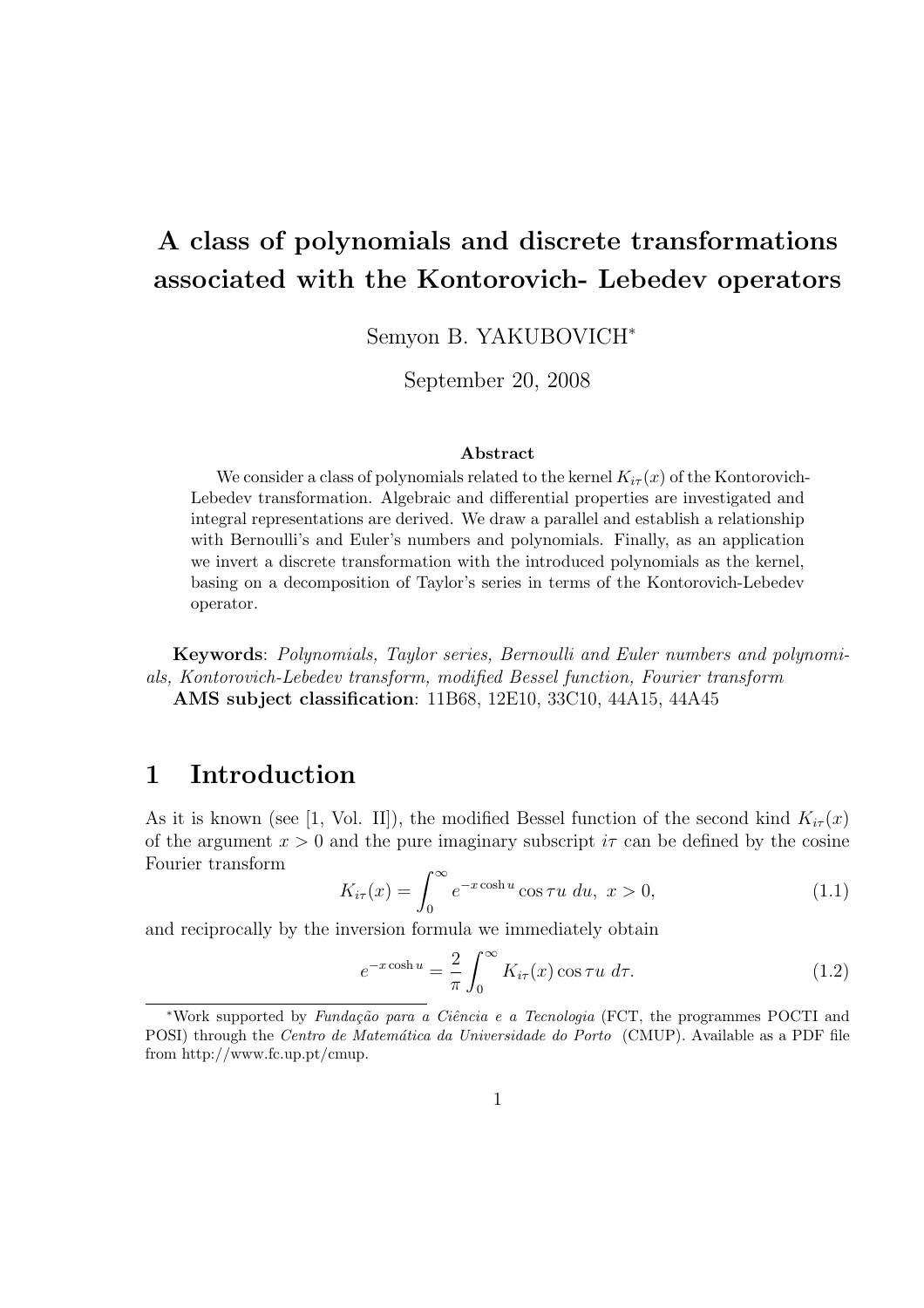This function is real-valued and represents a kernel of the Kontorovich-Lebedev integral expansion  $[2]$ ,  $[5]$ ,  $[6]$ 

$$
f(\tau) = \frac{2}{\pi^2} \sinh \pi \tau \int_0^\infty \frac{K_{i\tau}(x)}{x} \int_0^\infty y K_{iy}(x) f(y) dy dx, \tag{1.3}
$$

which generates the reciprocal Kontorovich-Lebedev operators

$$
G(x) = \int_0^\infty y K_{iy}(x) f(y) dy,
$$

$$
f(\tau) = \frac{2}{\pi^2} \sinh \pi \tau \int_0^\infty \frac{K_{i\tau}(x)}{x} G(x) dx.
$$

Moreover, it is an eigenfunction for the differential operator

$$
\mathcal{A} \equiv x^2 - x \frac{d}{dx} x \frac{d}{dx},\tag{1.4}
$$

i.e. we have

$$
\mathcal{A}K_{i\tau}(x) = \tau^2 K_{i\tau}(x). \tag{1.5}
$$

Denoting by  $\mathcal{A}^n$ ,  $n \in \mathbb{N}$ ,  $\mathcal{A}^0 = I$  the *n*-th iteration of the operator (1.4) we find from (1.5)

$$
\mathcal{A}^n K_{i\tau}(x) = \tau^{2n} K_{i\tau}(x), \ n \in \mathbb{N}.
$$
 (1.6)

The modified Bessel function has the asymptotic behaviour with respect to  $x$  [1, Vol. II], [6]

$$
K_{\nu}(x) = \left(\frac{\pi}{2x}\right)^{1/2} e^{-x} [1 + O(1/x)], \qquad x \to +\infty,
$$
\n(1.7)

$$
K_{\nu}(x) = O\left(x^{-|\text{Re}\nu|}\right), \ x \to 0,\tag{1.8}
$$

$$
K_0(x) = O(-\log x), \ x \to 0 \tag{1.9}
$$

and with respect to the index  $\nu = i\tau$ 

$$
K_{i\tau}(x) = O\left(\frac{e^{-\pi\tau/2}}{\sqrt{\tau}}\right), \ \tau \to +\infty.
$$
 (1.10)

It has the following inequality

$$
\left|\frac{\partial^m K_{i\tau}(x)}{\partial x^m}\right| < 2 \ e^{-\delta \tau} K_m(x \cos \delta), \ x > 0, \ \tau > 0, \ m = 0, 1, \dots \tag{1.11}
$$

for each  $\delta \in$ £  $0; \frac{\pi}{2}$ ¢ .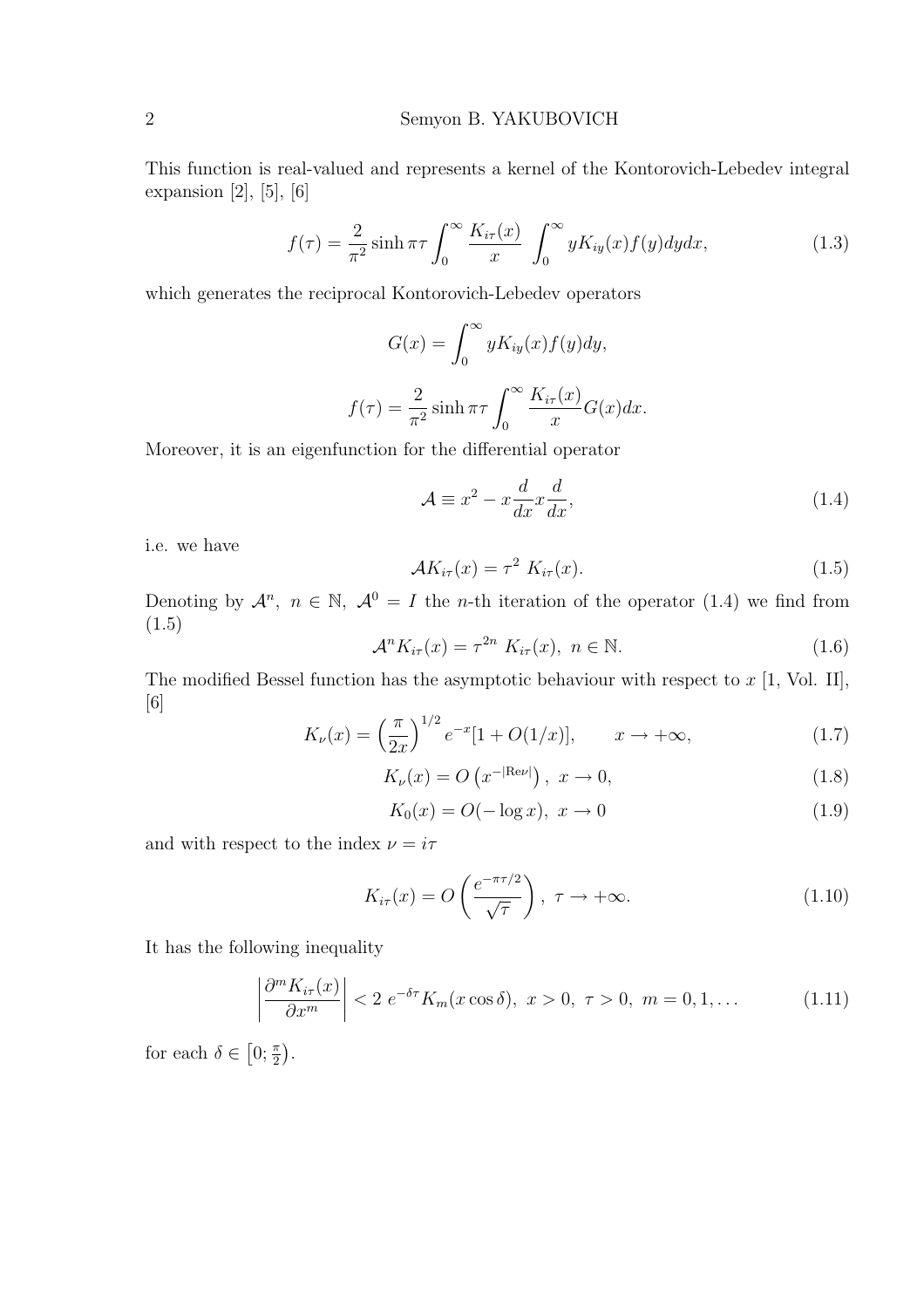### A CLASS OF POLYNOMIALS 3

Returning to  $(1.2)$  let us differentiate the integral  $2n$  times with respect to u. Hence via the absolute and uniform convergence by  $u \geq 0$  we come out with the formula

$$
\frac{\partial^{2n} e^{-x \cosh u}}{\partial u^{2n}} = (-1)^n \frac{2}{\pi} \int_0^\infty K_{i\tau}(x) \tau^{2n} \cos \tau u \, d\tau, \ x > 0. \tag{1.12}
$$

Therefore it yields

$$
\lim_{u \to 0} \frac{\partial^{2n} e^{-x \cosh u}}{\partial u^{2n}} = (-1)^n \frac{2}{\pi} \int_0^\infty K_{i\tau}(x) \tau^{2n} d\tau.
$$
 (1.13)

Multiplying  $(1.13)$  by  $e^x$  it gives

$$
\lim_{u \to 0} \frac{\partial^{2n} e^{-2x \sinh^2(u/2)}}{\partial u^{2n}} = (-1)^n \frac{2}{\pi} e^x \int_0^\infty K_{i\tau}(x) \tau^{2n} d\tau.
$$
 (1.14)

We denote the right-hand side of (1.14) by  $p_n(x)$  and we will show in the next section, that it represents a polynomial of degree  $n \in \mathbb{N}_0$ . It is not difficult to see from (1.2) and (1.14) that, for instance,

$$
p_0(x) = 1, \quad p_1(x) = -x.
$$

We will study various algebraic and differential properties of this class of polynomials and will find its relationship with the Bernoulli and Euler numbers and polynomials [1, Vol. I], [3]. As an application of these results we will invert the following discrete transformation

$$
f(x) = e^{-x} \sum_{n=1}^{\infty} c_n p_n(x), \quad x \ge 0,
$$
\n(1.15)

i.e. we will prove an inversion formula for coefficients  $c_n$  from the weighted  $l_1$ -space of sequences. To do this, we will use an expansion of the corresponding class of Taylor's series in terms of the Kontorovich-Lebedev operator.

## 2 Algebraic and differential properties of polynomials  $p_n(x)$

We begin, proving the representation of  $p_n(x)$  in the form

$$
p_n(x) = (-1)^n e^x \mathcal{A}^n e^{-x}, \ n \in \mathbb{N}_0.
$$
 (2.1)

To do this, we appeal to (1.2), (1.6) and use the absolute and uniform convergence of the integral  $\overline{r}$ 

$$
\int_0^\infty \frac{\partial^m K_{i\tau}(x)}{\partial x^m} \tau^{2n} d\tau, \ m = 0, 1, 2, \dots,
$$
\n(2.2)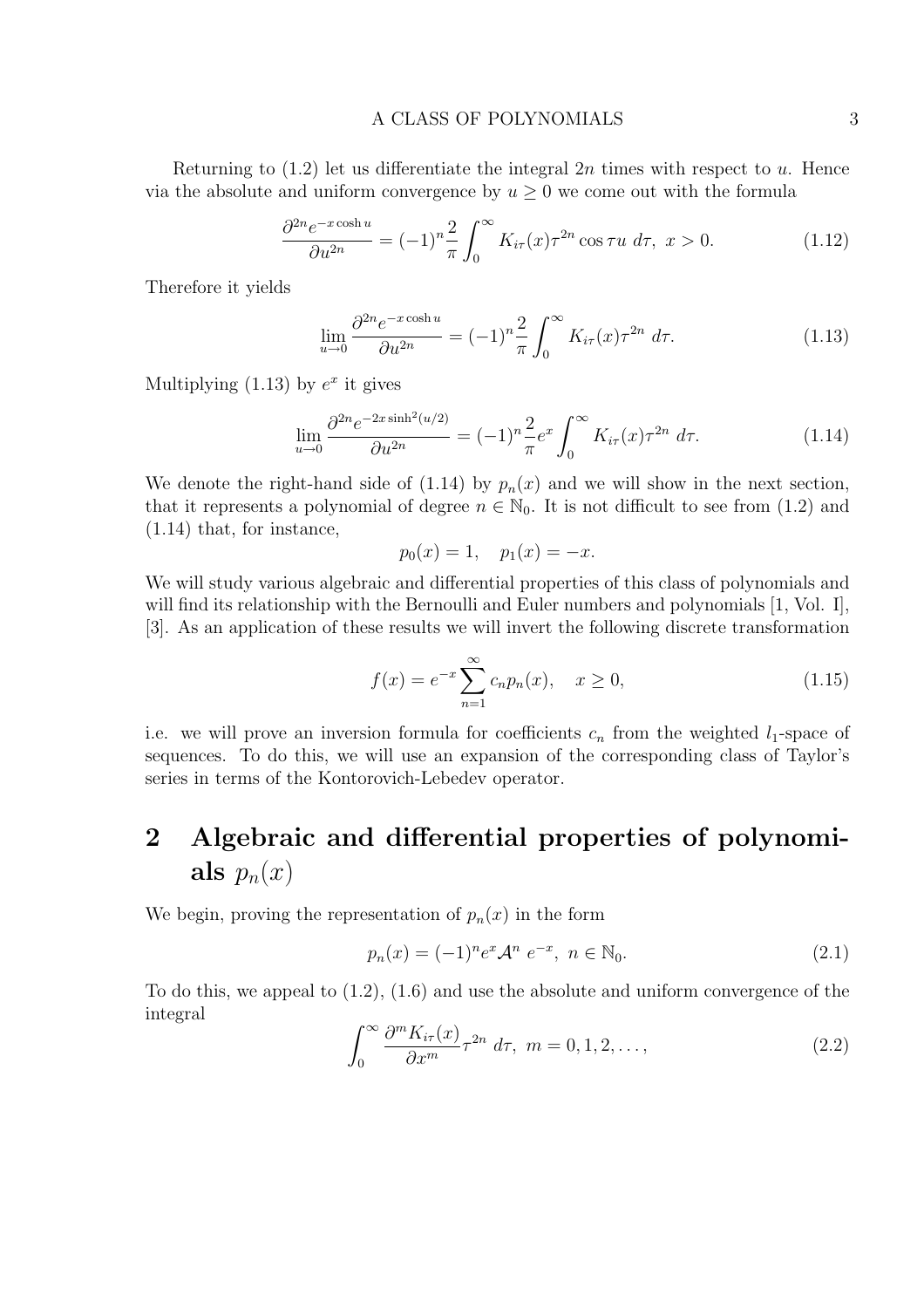with respect to  $x \geq x_0 > 0$ , which is easy to verify taking into account the inequality with respect to  $x \ge x_0 > 0$ , which is easy to verify taking into account the inequality (1.11) with  $(0; \frac{\pi}{2})$  and continuity of all derivatives in (2.2) as functions of two variables. Hence we motivate an interchange of the order of the integral and operator  $\mathcal{A}^n$  in (1.14)

$$
p_n(x) = (-1)^n e^x \frac{2}{\pi} \int_0^\infty \mathcal{A}^n K_{i\tau}(x) d\tau
$$
  
= 
$$
(-1)^n e^x \frac{2}{\pi} \mathcal{A}^n \int_0^\infty K_{i\tau}(x) d\tau = (-1)^n e^x \mathcal{A}^n e^{-x},
$$

which leads to  $(2.1)$ . Furthermore, with the Schwarz inequality, integral representation of Bernoulli numbers  $B_{4n}$ ,  $n = 1, 2, \ldots$  [1, Vol. I], relation (2.16.51.8) [4, Vol. II] we derive the estimate

$$
|p_n(x)| \le \frac{2}{\pi} e^x \int_0^\infty |K_{i\tau}(x)| \tau^{2n} d\tau \le \frac{2}{\pi} e^x \left( \int_0^\infty \tau \sinh\left(\frac{\pi\tau}{2}\right) K_{i\tau}^2(x) d\tau \right)^{1/2}
$$

$$
\times \left( \int_0^\infty \frac{\tau^{4n-1}}{\sinh(\pi\tau/2)} d\tau \right)^{1/2} = 2^{2n-3/4} (2^{4n} - 1)^{1/2} \sqrt{\frac{-B_{4n}}{\pi n}}
$$

$$
\times e^x \left( x K_1(x\sqrt{2}) \right)^{1/2}, \ x > 0. \tag{2.3}
$$

A direct consequence of the relation (1.14) is a definition of the generating function for polynomials  $p_n(x)$ . Precisely we have the series expansion

$$
e^{-2x\sinh^2(t/2)} = \sum_{n=0}^{\infty} \frac{p_n(x)}{(2n)!} \ t^{2n}.
$$
 (2.4)

Hence letting  $x = 0$  in (2.4) we get

$$
p_n(0) = 0, \quad n = 1, 2, \dots
$$
\n<sup>(2.5)</sup>

Further, taking  $(2.1)$  and definition  $(1.4)$  of the operator A we easily derive the following differential recurrence relation for this system of polynomials

$$
p_{n+1}(x) = x^2 p_n''(x) + x(1 - 2x) p_n'(x) - x p_n(x), \quad n = 0, 1, 2, \dots \tag{2.6}
$$

Hence it shows by the method of mathematical induction that  $p_n$  is indeed a polynomial of degree  $\leq n$ . In particular, we have

$$
p_2(x) = 3x^2 - x, \quad p_3(x) = -15x^3 + 15x^2 - x.
$$

But denoting by  $a_n$  the leading coefficient of

$$
p_n(x) = \sum_{k=0}^n a_k x^k, \ n \in \mathbb{N}_0
$$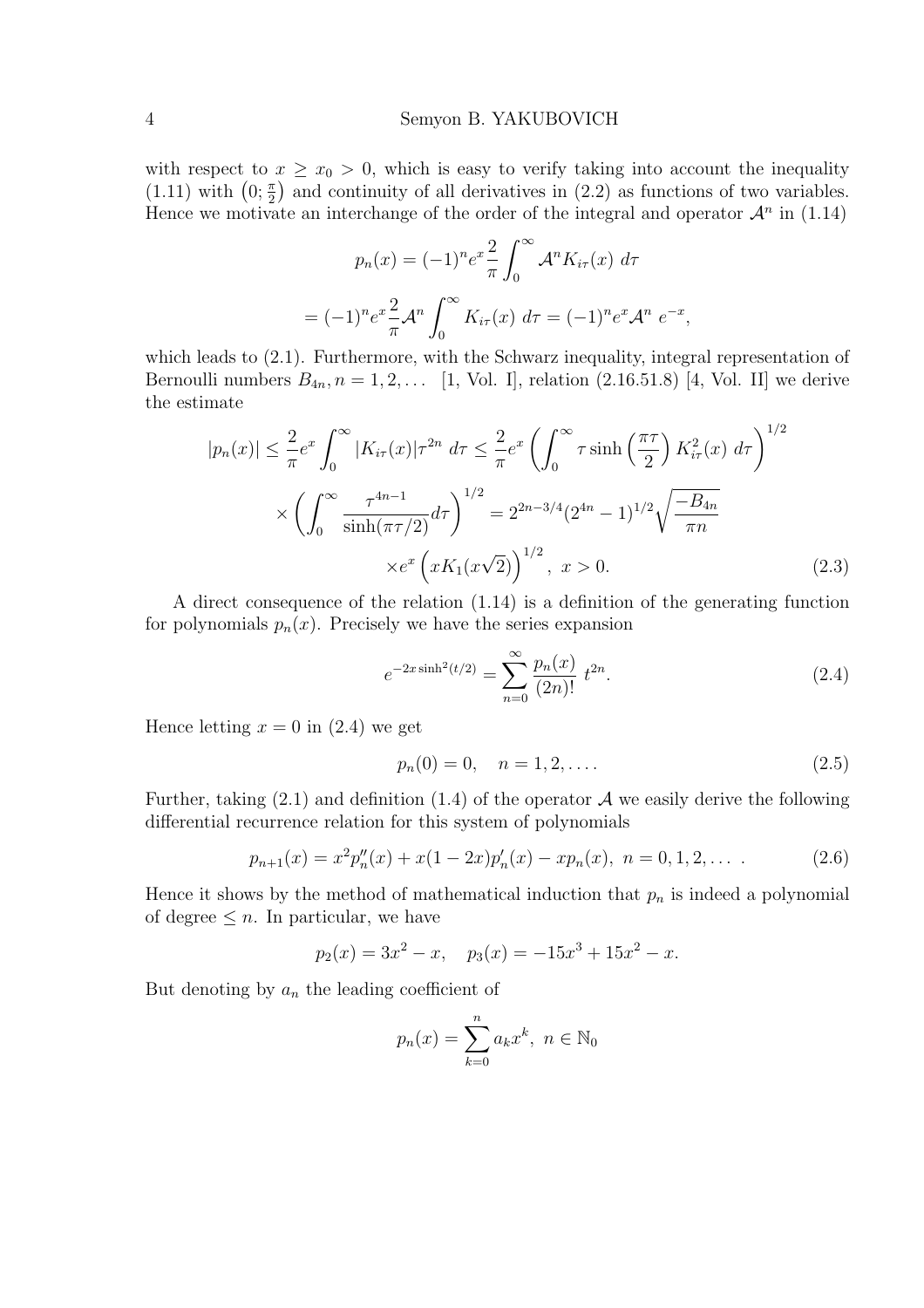### A CLASS OF POLYNOMIALS 5

we find its value appealing to equation (2.6). We obtain

$$
a_n = (-1)^n (2n - 1)!!, \quad n = 1, 2, \dots \tag{2.7}
$$

So we get that  $p_n$  is in fact a polynomial of degree n. As we could see above,  $a_0 = 0$  for all  $p_n(x)$ ,  $n \in \mathbb{N}$ . From (2.1) we conclude that all coefficients of  $p_n(x)$  are real numbers. Therefore if  $z_0$  is a zero of  $p_n$ , then  $\bar{z}_0$  is a zero as well.

According to [3] the generalized Bernoulli polynomials are defined by the following generating function

$$
\frac{t^a e^{xt}}{(e^t - 1)^a} = \sum_{k=0}^{\infty} B_k^{(a)}(x) \frac{t^k}{k!}, \quad |t| < 2\pi.
$$

The generalized Bernoulli numbers are defined as  $B_k^{(a)} = B_k^{(a)}$  $\binom{a}{k}(0)$ . When  $a=1$  we arrive at the classical Bernoulli numbers and polynomials [1, Vol. I], [3]. We appeal to the following relation for the Bernoulli numbers [1, Vol. I]

$$
-B_{4n} = \frac{2(4n)!}{(2\pi)^{4n}} \zeta(4n),
$$

where  $\zeta(z)$  denotes the Riemann zeta-function in order to estimate the behaviour of the sequence in the right-hand side of inequality (2.3) when  $n \to \infty$ . So with the use of Stirling's formula for factorials [1, Vol. I] we find

$$
\frac{|p_n(x)|}{(2n)!} \le \frac{2^{2n-3/4} (2^{4n} - 1)^{1/2}}{(2n)! \sqrt{\pi n}} \sqrt{-B_{4n}} e^x \left( xK_1(x\sqrt{2}) \right)^{1/2}
$$

$$
= O\left( \left(\frac{4}{\pi}\right)^{2n} \right) e^x \left( xK_1(x\sqrt{2}) \right)^{1/2}, \ n \to \infty
$$

and series (2.4) converges absolutely and uniformly on any compact set of  $x \in [x_0, X_0]$  $\mathbb{R}_+$  and t from the interval  $|t| \leq t_0 < \frac{\pi}{4}$  $\frac{\pi}{4}$ . Let us differentiate series (2.4) with respect to x. The motivation comes via the absolute and uniform convergence of the series with a derivative of  $p_n(x)$  because (see (1.11), (1.14))

$$
\frac{|p'(x)|}{(2n)!} \le \frac{1}{(2n)!} \left[ |p(x)| + \frac{2}{\pi} e^x \int_0^\infty \left| \frac{\partial K_{i\tau}(x)}{\partial x} \right| \tau^{2n} d\tau \right]
$$
  

$$
< \frac{4e^x}{\pi \delta^{2n+1}} \left[ K_0(x \cos \delta) + K_1(x \cos \delta) \right], \ \delta \in \left( 0, \frac{\pi}{2} \right).
$$

Consequently, series  $\sum_{n=0}^{\infty}$  $\frac{p'_n(x)}{(2n)!} t^{2n}$  converges absolutely and uniformly on any compact set of  $x \in [x_0, X_0] \subset \mathbb{R}_+$  and t such that  $|t| \le t_0 < \delta \le \frac{\pi}{4}$  $\frac{\pi}{4}$ . Therefore the differentiation through in  $(2.4)$  with respect to x drives us at the equality

$$
(1 - \cosh t) e^{-2x \sinh^2(t/2)} = \sum_{n=0}^{\infty} \frac{p'_n(x)}{(2n)!} t^{2n}.
$$
 (2.8)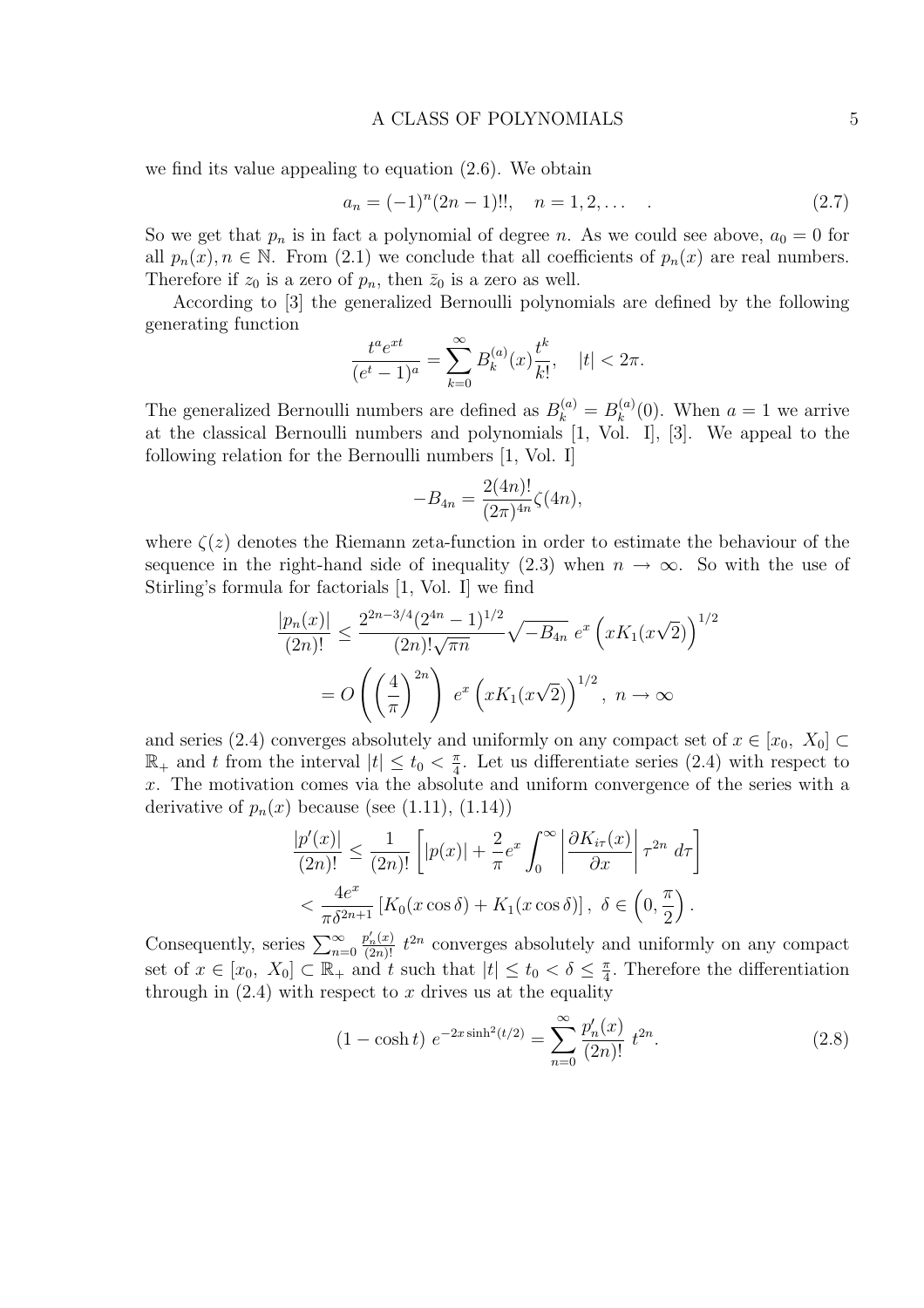Hence decomposing the left-hand side of (2.8) as a product of series and equating coefficients in front of  $t^{2n}$  we obtain the following recurrence relation

$$
p'_n(x) = -\sum_{k=0}^{n-1} {2n \choose 2k} p_k(x), \ n \in \mathbb{N}.
$$
 (2.9)

Putting  $x = 0$  in (2.9) and using values  $p_0(0) = 1$ ,  $p_k(0) = 0$ ,  $k \in \mathbb{N}$  we obtain  $p'_n(0) = 0$  $-1, n \in \mathbb{N}$ . Analogously, a differentiation with respect to t in (2.4) gives the equality

$$
-x\sinh t \ e^{-2x\sinh^2(t/2)} = \sum_{n=1}^{\infty} \frac{p_n(x)}{(2n-1)!} \ t^{2n-1}.
$$
 (2.10)

By the same manipulations we arrive at the relation

$$
p_{n+1}(x) = -x \sum_{k=0}^{n} {2n+1 \choose 2k} p_k(x), \ n \in \mathbb{N}_0.
$$
 (2.11)

Differentiating through in (2.11), employing (2.9) and using simple relations for binomial coefficients we come out with the identity

$$
x\sum_{k=0}^{n} {2n+1 \choose 2k} p'_k(x) = \sum_{k=1}^{n} {2n+1 \choose 2k-1} p_k(x).
$$
 (2.12)

Returning to (2.1) we have

$$
p_{m+n}(x) = (-1)^{m+n} e^x \mathcal{A}^{m+n} e^{-x}, \ m, n \in \mathbb{N}_0.
$$

On the other hand, with (1.6) and (1.14) we deduce

$$
p_{m+n}(x) = (-1)^n e^x \mathcal{A}^n \ \left( e^{-x} p_m(x) \right) = (-1)^m e^x \mathcal{A}^m \ \left( e^{-x} p_n(x) \right)
$$

and therefore

$$
\mathcal{A}^n \left( e^{-x} p_m(x) \right) = (-1)^{n+m} \mathcal{A}^m \left( e^{-x} p_n(x) \right). \tag{2.13}
$$

Taking  $m \geq n$  we obtain from  $(2.13)$ 

$$
p_m(x) = (-1)^{m+n} e^x \mathcal{A}^{m-n} \left( e^{-x} p_n(x) \right).
$$

In particular, it gives the relations

$$
p_{2n}(x) = (-1)^n e^x \mathcal{A}^n \left( e^{-x} p_n(x) \right),
$$
  

$$
p_{2n+1}(x) = (-1)^{n+1} e^x \mathcal{A}^{n+1} \left( e^{-x} p_n(x) \right).
$$
 (2.14)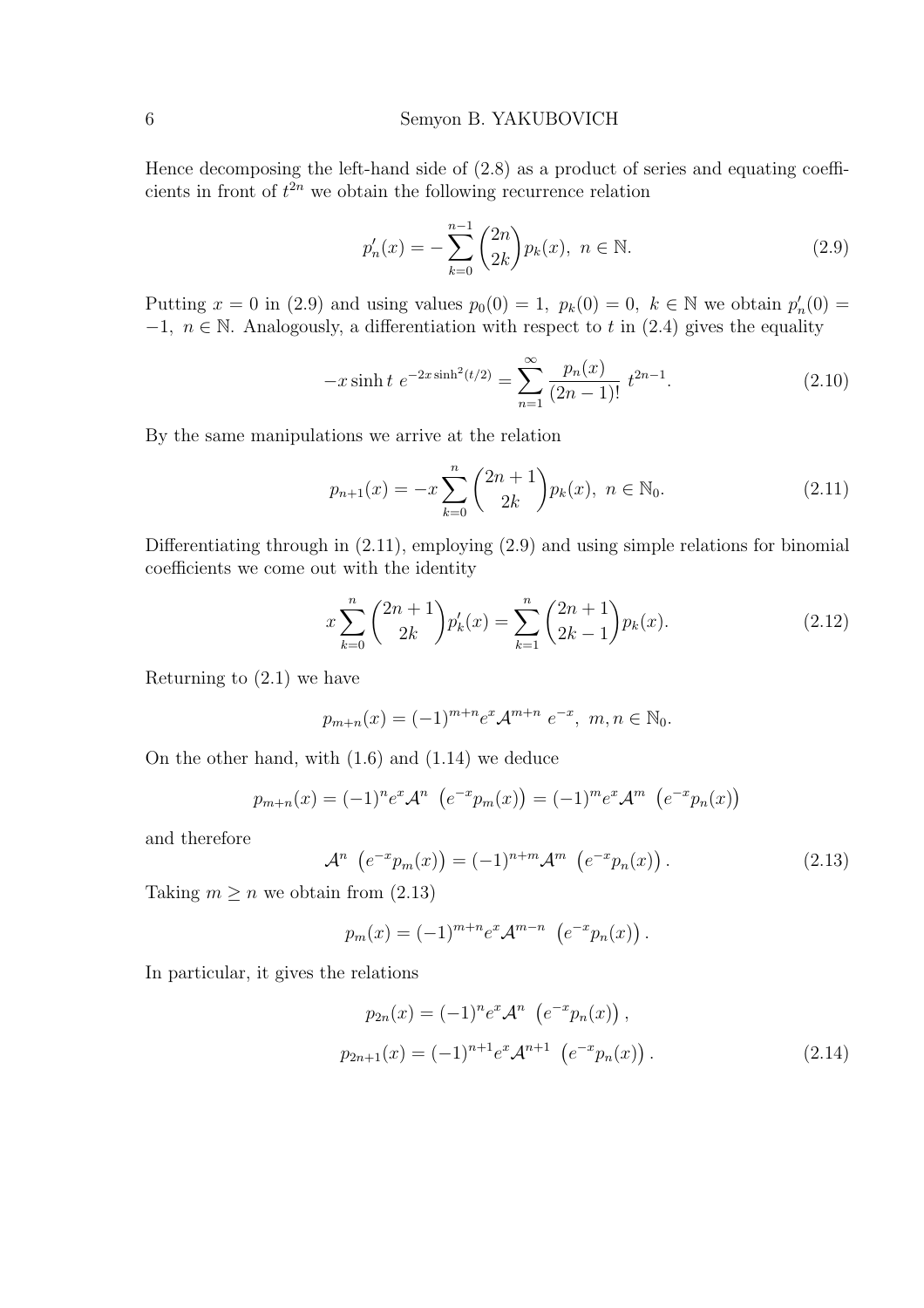Now we will write the expression for  $p_n(x)$  in an explicit form. Taking the generating function (2.4) we decompose it into the series to have the equality

$$
\sum_{k=0}^{\infty} \frac{(-2x \sinh^2(t/2))^k}{k!} = \sum_{n=0}^{\infty} \frac{p_n(x)}{(2n)!} t^{2n}.
$$

Let us introduce the sequence of functions  $\varphi_k(t)$ ,  $k \in \mathbb{N}_0$ 

$$
\varphi_k(t) = \begin{cases} t^{-2k} \sinh^{2k}(t/2), & \text{if } t \neq 0, \\ \frac{1}{4^k}, & \text{if } t = 0. \end{cases}
$$

It is clear, that  $\varphi_k(t)$  is entire for each k and be represented by the Maclaurin series

$$
\varphi_k(t) = \sum_{m=0}^{\infty} \frac{\varphi_k^{(2m)}(0)}{(2m)!} t^{2m}.
$$

Substituting into (2.14), its left-hand side becomes

$$
\sum_{k=0}^{\infty} \frac{(-2xt^2)^k}{k!} \sum_{m=0}^{\infty} \frac{\varphi_k^{(2m)}(0)}{(2m)!} t^{2m} = \sum_{k=0}^{\infty} \frac{(-2xt^2)^k}{k!} \sum_{n=k}^{\infty} \frac{\varphi_k^{(2(n-k))}(0)}{(2(n-k))!} t^{2(n-k)}
$$

$$
= \sum_{n=0}^{\infty} t^{2n} \sum_{k=0}^n A_{n,k} \frac{(-2x)^k}{k! (2(n-k))!}, \quad A_{n,k} = \varphi_k^{(2(n-k))}(0).
$$

Hence equating with the right-hand side of (2.14) and invoking simple relations for binomial coefficients, we come out with the representation for  $p_n(x)$ 

$$
p_n(x) = \frac{1}{\sqrt{\pi}} \sum_{k=0}^n A_{n,k} {2n \choose 2k} \Gamma\left(k + \frac{1}{2}\right) (-8x)^k,
$$

where  $\Gamma(z)$  is Euler's gamma-function [1, Vol. I].

### 3 A relationship with Bernoulli's and Euler's numbers and polynomials

We call again integral (1.14) and the Kontorovich-Lebedev integral expansion (1.3). It is not difficult to verify the validity conditions of this expansion for the function  $f(\tau)$  =  $\tau^{2n-1}, n \in \mathbb{N}$  (see [2], [5], [6]). Therefore we find the equality

$$
\frac{\tau^{2n-1}}{\sinh \pi \tau} = \frac{(-1)^n}{\pi} \int_0^\infty e^{-x} K_{i\tau}(x) p_n(x) \frac{dx}{x}, \ n \in \mathbb{N}.
$$
 (3.1)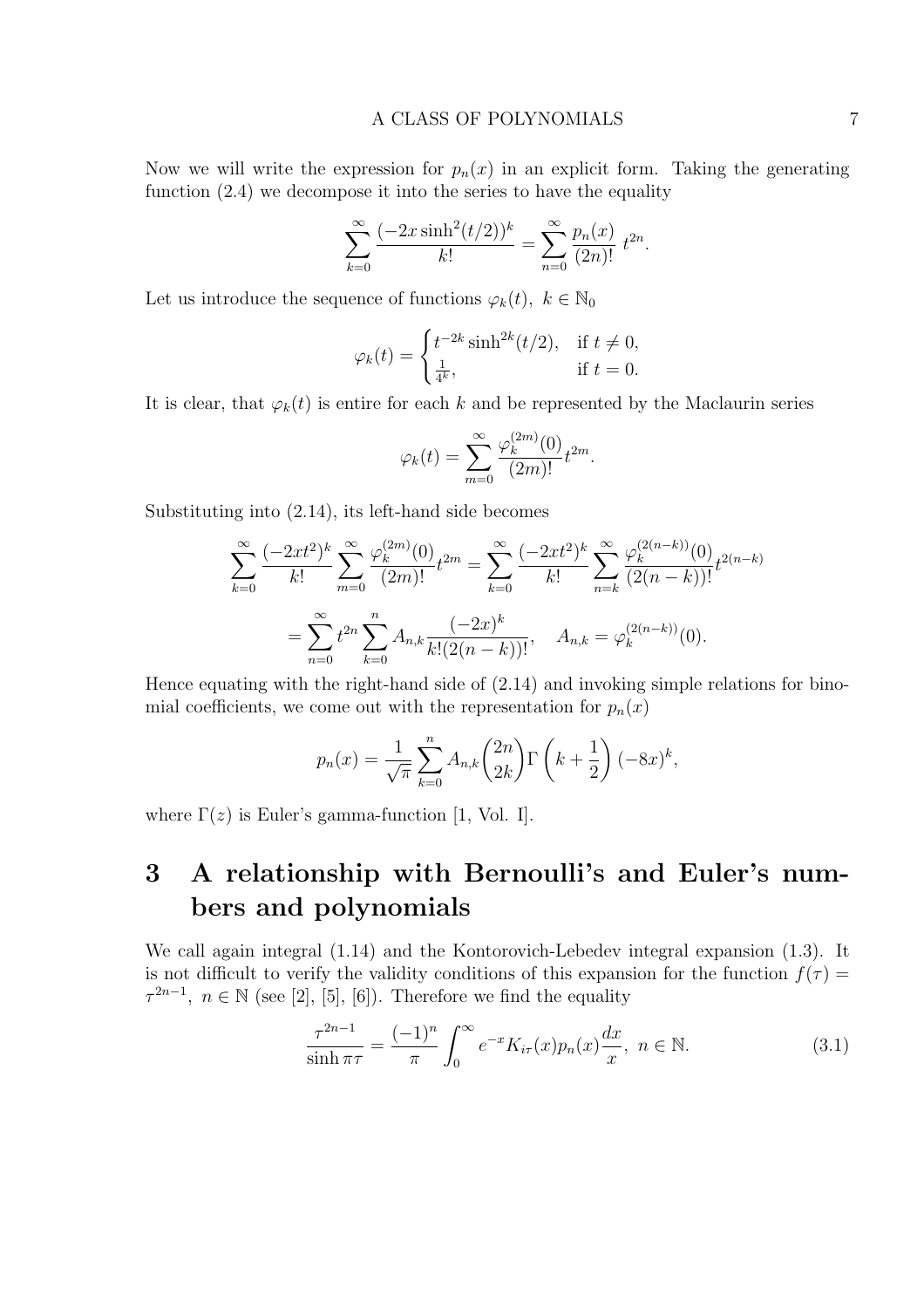Hence letting  $\tau \to 0$  in (3.1), we obtain

$$
\int_0^{\infty} e^{-x} K_0(x) p_n(x) \frac{dx}{x} = 0, \ n = 2, 3, \dots
$$

Integrating through in (3.1) with respect to  $\tau$  over  $\mathbb{R}_+$ , we change the order of integration in its right-hand side by Fubini's theorem via the absolute and uniform convergence of the iterated integral (use (1.11)). Then after calculation of the inner integral via (1.2), we invoke the relation (see  $(2.3)$ ) [1, Vol. I]

$$
\int_0^\infty \frac{\tau^{2n-1}}{\sinh \pi \tau} d\tau = (-1)^{n+1} \frac{(2^{2n} - 1)B_{2n}}{2n}
$$
\n(3.2)

to get the following representation for even Bernoulli numbers  $B_{2n}$ 

$$
B_{2n} = \frac{n}{1 - 2^{2n}} \int_0^\infty e^{-2x} p_n(x) \frac{dx}{x}, \ n \in \mathbb{N}.
$$
 (3.3)

On the other hand, making use the Parseval equality for the Kontorovich-Lebedev transform  $[6]$  we find from  $(3.1)$ 

$$
\int_0^\infty e^{-2x} p_n^2(x) \frac{dx}{x} = 2 \int_0^\infty \frac{\tau^{4n-1}}{\sinh \pi \tau} d\tau.
$$
 (3.4)

Consequently, combining with (3.2) we establish the following integral representation of Bernoulli numbers  $B_{4n}$  $\overline{r}$ 

$$
B_{4n} = \frac{2n}{1 - 2^{4n}} \int_0^\infty e^{-2x} p_n^2(x) \frac{dx}{x}.
$$
 (3.5)

Moreover, a comparison with (3.3) gives us a surprising equality

$$
\int_0^\infty e^{-2x} p_n^2(x) \frac{dx}{x} = \int_0^\infty e^{-2x} p_{2n}(x) \frac{dx}{x}, \ n \in \mathbb{N}.
$$
 (3.6)

But we will prove something more. Namely, we will show that

$$
\int_0^\infty e^{-2x} p_n(x) p_m(x) \frac{dx}{x} = (-1)^{m+n} \int_0^\infty e^{-2x} p_{m+n}(x) \frac{dx}{x}, \ n, m \in \mathbb{N}_0, \ n^2 + m^2 \neq 0. \tag{3.7}
$$

In order to proceed this, we suppose that for instance,  $m \in \mathbb{N}$ ,  $n \in \mathbb{N}_0$ . Taking (2.1) we substitute it in the left-hand side of (3.7). Thus

$$
\int_0^\infty e^{-2x} p_n(x) p_m(x) \frac{dx}{x} = (-1)^n \int_0^\infty e^{-x} p_m(x) \mathcal{A}^n e^{-x} \frac{dx}{x}.
$$
 (3.8)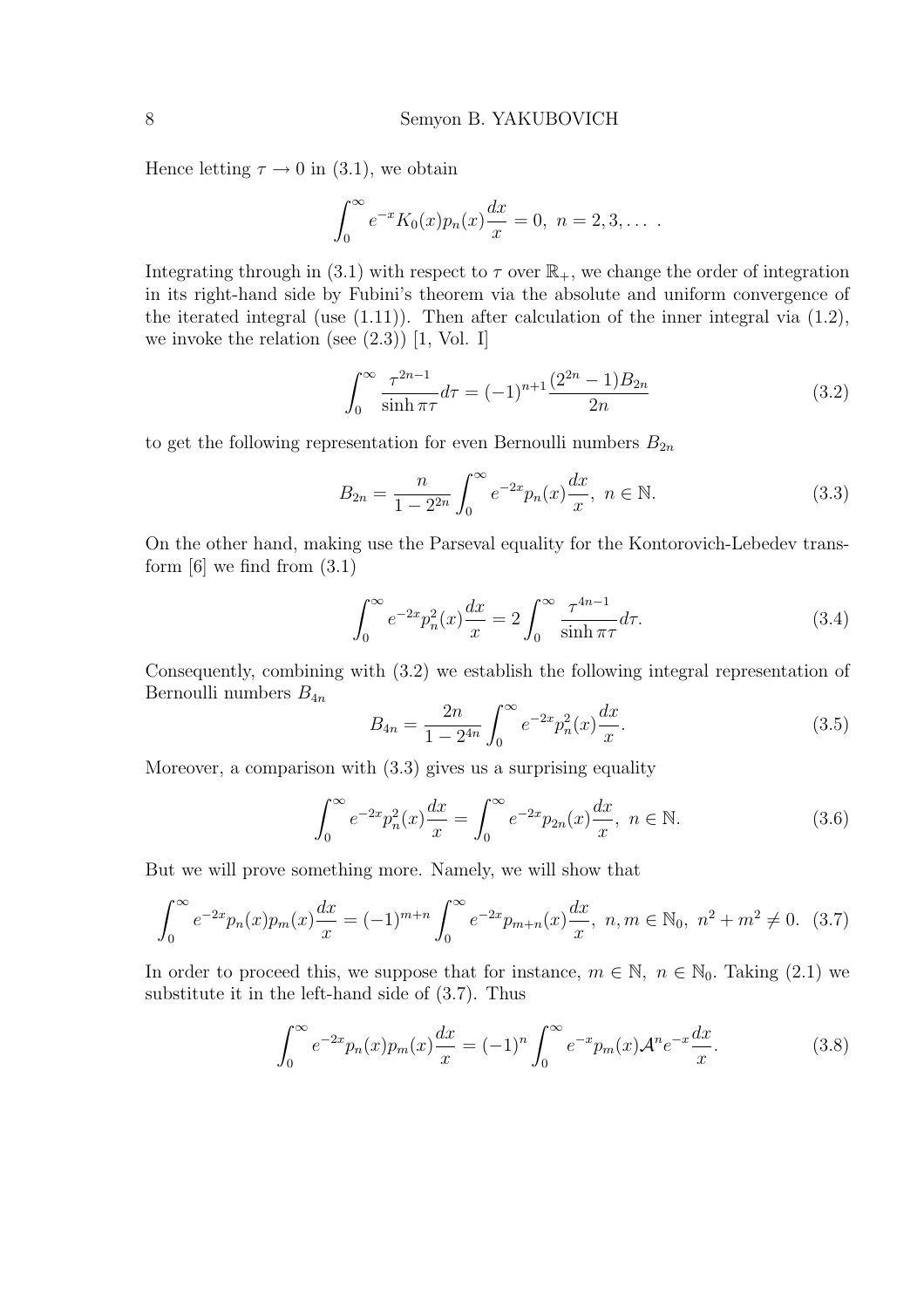### A CLASS OF POLYNOMIALS 9

Since  $p_m(0) = 0$ ,  $m \in \mathbb{N}$ ,  $\mathcal{A}^k(e^{-x}p_m(x)) = (-1)^k e^{-x}p_{k+m}(x)$ ,  $k \in \mathbb{N}_0$  (see (2.5), (2.13)), we appeal to the definition  $(1.4)$  of the operator A to apply it successively in the righthand side of (3.8), that presumes to involve also an integration by parts and an elimination of the outintegrated terms. Hence we rewrite (3.8) as a chain of equalities

$$
\int_0^\infty e^{-2x} p_n(x) p_m(x) \frac{dx}{x} = (-1)^{n+1} \int_0^\infty e^{-x} p_{m+1}(x) \mathcal{A}^{n-1} e^{-x} \frac{dx}{x}
$$
  
=  $(-1)^{n+2} \int_0^\infty e^{-x} p_{m+2}(x) \mathcal{A}^{n-2} e^{-x} \frac{dx}{x} = \dots = (-1)^{m+n} \int_0^\infty e^{-2x} p_{m+n}(x) \frac{dx}{x},$ 

which yields finally  $(3.7)$ . Moreover, it guarantees immediately

$$
\int_0^\infty e^{-2x} p_n(x) p_m(x) \frac{dx}{x} = \int_0^\infty e^{-2x} p_{n-k}(x) p_{m+k}(x) \frac{dx}{x}
$$
 (3.9)

for any  $k = 0, 1, \ldots, n$ . Furthermore, with  $(3.3)$  we derive

$$
B_{2(m+n)} = \frac{(-1)^{m+n}(m+n)}{1 - 2^{2(m+n)}} \int_0^\infty e^{-2x} p_{n-k}(x) p_{m+k}(x) \frac{dx}{x}.
$$
 (3.10)

A connection between Bernoulli's polynomials  $B_{2n+1}(x)$  and polynomials  $p_n(x)$  can be established on the following way. We use integral representation of  $B_{2n+1}(-x/2)$  in [I, Vol. I]

$$
B_{2n+1}\left(-\frac{x}{2}\right) = \frac{(-1)^n (2n+1)}{2^{2n+1}} \sin \pi x
$$
  
\$\times \int\_0^\infty \frac{\tau^{2n}}{\cosh \pi \tau - \cos \pi x} d\tau, -2 < \text{Re } x < 0, n \in \mathbb{N}\_0\$ (3.11)

and relation  $(2.16.33.2)$  in  $[4, Vol. II]$  to find

$$
\frac{1}{\cosh \pi \tau - \cos \pi x} = \frac{2}{\pi^2} \int_0^\infty K_{i\tau}(y) K_{x+1}(y) dy, -2 < \text{Re } x < 0.
$$
 (3.12)

Substituting (3.12) into (3.11), we invert the order of integration easily motivating this by inequality (1.11). Then we make use (1.14) and come out with the following representation

$$
B_{2n+1}\left(-\frac{x}{2}\right) = \frac{(2n+1)}{2^{2n+1}\pi} \sin \pi x \int_0^\infty K_{x+1}(y)e^{-y}p_n(y)dy.
$$
 (3.13)

Considering pure imaginary subscripts  $x + 1 = i\tau$  we rewrite (3.13) in the form

$$
B_{2n+1}\left(\frac{1-i\tau}{2}\right) = \frac{2n+1}{2^{2n+1}\pi i} \sinh \pi \tau \int_0^\infty K_{i\tau}(y) e^{-y} p_n(y) dy.
$$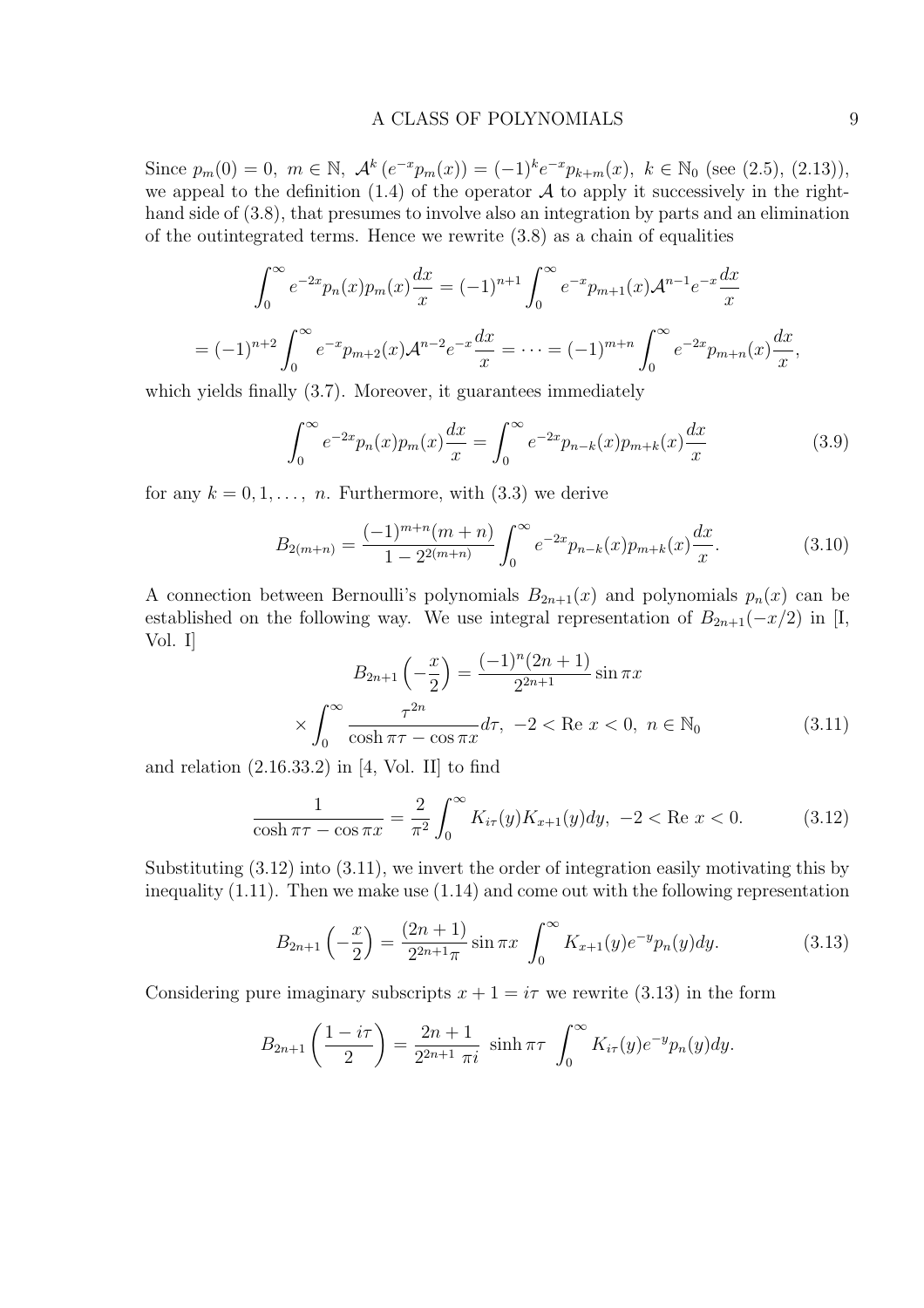Reciprocally, by the Kontorovich-Lebedev integral (1.3) we establish the representation of the polynomials  $p_n(x)$  as the Kontorovich-Lebedev transform of the Bernoulli polynomials, namely  $\mathbf{r}$ 

$$
p_n(x) = -\frac{2^{2(n+1)} e^x}{(2n+1)\pi i} \int_0^\infty \tau \frac{K_{i\tau}(x)}{x} B_{2n+1}\left(\frac{1-i\tau}{2}\right) d\tau, \ n \in \mathbb{N}_0. \tag{3.14}
$$

Hence applying again the Parseval equality for the Kontorovich-Lebedev transform [5], [6] we deduce the identity

$$
\int_0^\infty \left| B_{2n+1} \left( \frac{1-i\tau}{2} \right) \right|^2 \frac{\tau}{\sinh \pi \tau} d\tau = \frac{(2n+1)^2}{2^{4n+3}} \int_0^\infty e^{-2x} p_n^2(x) \frac{dx}{x}, \ n \in \mathbb{N}.
$$
 (3.15)

Moreover, with representation (3.5) we get the value of the integral in the left-hand side of (3.15). Indeed, we have the formula

$$
\int_0^{\infty} \left| B_{2n+1} \left( \frac{1 - i\tau}{2} \right) \right|^2 \frac{\tau}{\sinh \pi \tau} d\tau = \frac{(2n+1)^2 (2^{-4n} - 1)}{16n} B_{4n}, \ n \in \mathbb{N}.
$$

Let us establish a connection between  $p_n(x)$  and Euler's numbers, which are defined as usual by the series [1, Vol. I]

$$
\frac{1}{\cosh t} = \sum_{n=0}^{\infty} E_{2n} \frac{t^{2n}}{(2n)!}, \ |t| < \frac{\pi}{2}.\tag{3.16}
$$

To do this, the estimate from Section 2

$$
e^{-x}\frac{|p_n(x)|}{(2n)!} \le A \left(\frac{4}{\pi}\right)^{2n} (xK_1(x\sqrt{2}))^{1/2}, x > 0
$$

where  $A > 0$  is an absolute constant, applies to motivate the convergence of the following integral for  $|t| \leq t_0 < \frac{\pi}{4}$ 4

$$
\int_0^\infty e^{-x} \sum_{n=0}^\infty |p_n(x)| \frac{|t|^{2n}}{(2n)!} dx \le A \sum_{n=0}^\infty \left(\frac{4|t|}{\pi}\right)^{2n} \int_0^\infty (x K_1(x\sqrt{2}))^{1/2} dx
$$
  

$$
\le A \sum_{n=0}^\infty \left(\frac{4|t_0|}{\pi}\right)^{2n} \int_0^\infty (x K_1(x\sqrt{2}))^{1/2} dx < \infty,
$$

since the latter series and integral are convergent (see  $(1.7)$ ,  $(1.8)$ ). Therefore, we can integrate through in the equality (2.4) with respect to x over  $\mathbb{R}_+$  at least for  $|t| \le t_0 < \frac{\pi}{4}$  $\frac{\pi}{4}$ , multiplying first both of its sides by  $e^{-x}$ . Consequently, we obtain

$$
\frac{1}{\cosh t} = \sum_{n=0}^{\infty} \frac{t^{2n}}{(2n)!} \int_0^{\infty} e^{-x} p_n(x) dx, \ |t| \le t_0 < \frac{\pi}{4}.
$$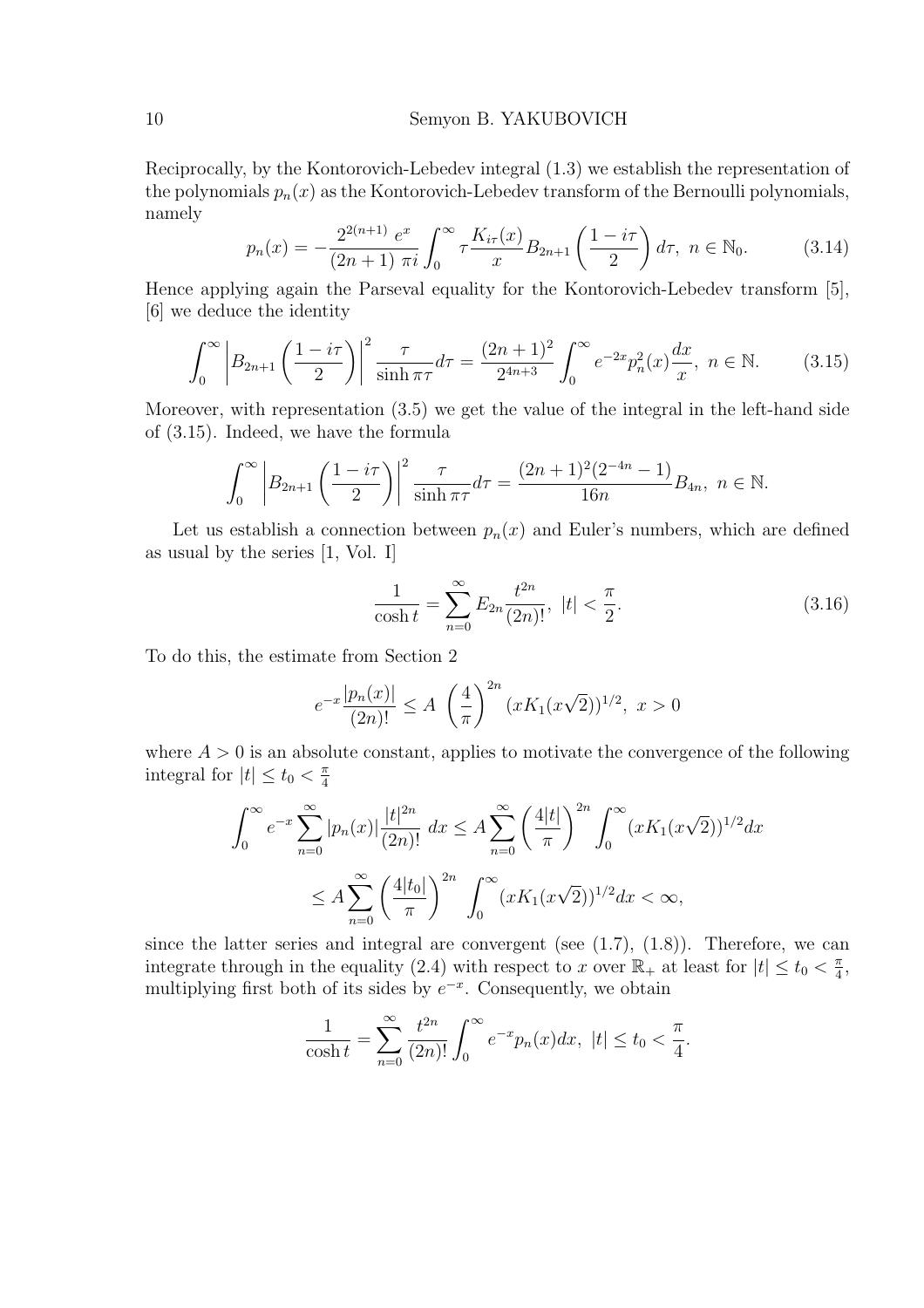Combining with (3.16) we find the representation of Euler's numbers in terms of polynomials  $p_n(x)$  $\overline{r^{\infty}}$ 

$$
E_{2n} = \int_0^\infty e^{-x} p_n(x) dx, \quad n \in \mathbb{N}_0.
$$
 (3.17)

Hence taking (2.11), we divide it by x and integrate through with respect to x over  $\mathbb{R}_+$ to deduce the relation

$$
-\int_0^\infty e^{-x}p_{n+1}(x)\frac{dx}{x} = \sum_{k=0}^n \binom{2n+1}{2k}E_{2k}.
$$

Further, the basic relation for binomial coefficients

$$
\binom{2n+1}{2k} = \binom{2n}{2k} + \binom{2n}{2k-1}
$$

and recurrence formula for Euler's numbers [1, Vol. I]

$$
\sum_{k=0}^{n} \binom{2n}{2k} E_{2k} = 0
$$

yield the equality

$$
\int_0^{\infty} e^{-x} p_{n+1}(x) \frac{dx}{x} = -\sum_{k=1}^n \binom{2n}{2k-1} E_{2k}.
$$

Analogously, from identity (2.12) with the use of the integration by parts we derive

$$
(n+1)\sum_{k=1}^{n} {2n+1 \choose 2k} \frac{E_{2k}}{n-k+1} = \sum_{k=1}^{n} {2n+1 \choose 2k} S_k,
$$

where

$$
S_k = \int_0^\infty e^{-x} x p_k(x) \, dx.
$$

Further, we introduce some kind of Euler's type polynomials basing on the equality, which can be obtained from (2.4) by multiplication on  $e^{-x}$  and integration with respect to x over  $(x, \infty)$ . Precisely, we get

$$
\frac{1}{\cosh t} \ e^{-2x \sinh^2(t/2)} = \sum_{n=0}^{\infty} q_n(x) \frac{t^{2n}}{(2n)!}, \ |t| \le t_0 < \frac{\pi}{4},\tag{3.18}
$$

where

$$
q_n(x) = e^x \int_x^{\infty} e^{-x} p_n(x) dx = (-1)^n e^x \int_x^{\infty} \mathcal{A}^n e^{-x} dx.
$$
 (3.19)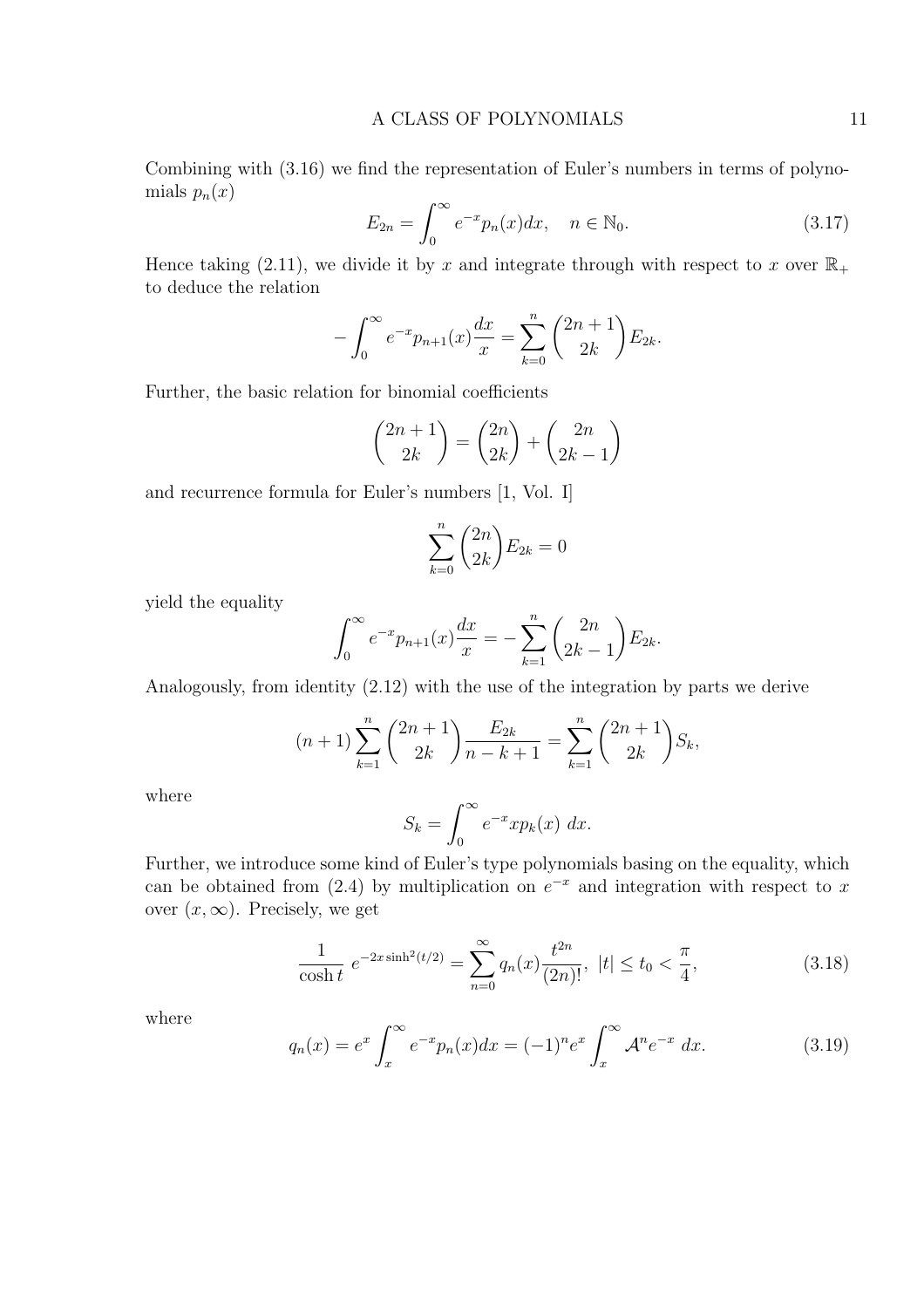Evidently from (3.17) we have  $q_n(0) = E_{2n}$ . Moreover, integrating by parts in (3.19), we find the representation of polynomials  $q_n$ 

$$
q_n(x) = \sum_{k=0}^{n} p_n^{(k)}(x), \ n \in \mathbb{N}_0,
$$
\n(3.20)

where  $p_n^{(k)}(x)$  is the k-th derivative of  $p_n(x)$ . For instance,

$$
q_0(x) = 1
$$
,  $q_1(x) = -(x + 1)$ ,  
 $q_2(x) = 3x^2 + 5x + 5$ ,  $q_3(x) = -15x^3 - 30x^2 - 61x - 61$ .

Making a product of series  $(3.16)$  and  $(2.4)$  in the left-hand side of  $(3.18)$ , we equate coefficients in front of  $t^{2n}$  to obtain another representation of polynomials  $q_n(x)$ 

$$
q_n(x) = \sum_{k=0}^{n} E_{2k} {2n \choose 2k} p_{n-k}(x).
$$
 (3.21)

From (3.20) we derive

$$
q'_n(x) = \sum_{k=0}^n p_n^{(k+1)}(x) = \sum_{k=1}^n p_n^{(k)}(x) = q_n(x) - p_n(x).
$$

Thus,  $p_n(x) = q_n(x) - q'_n(x)$  and since  $p_n(0) = 0, n \in \mathbb{N}$ , we find  $q'_n(0) = E_{2n}$ . Further, differentiating again, we obtain

$$
p_n'(x) = q_n'(x) - q_n''(x)
$$

and the value  $p'_n(0) = -1, n = 1, 2, \dots$  (see above) implies

$$
q''_n(0) = E_{2n} + 1.
$$

Finally we note that the leading coefficients of polynomials  $p_n$ ,  $q_n$  are the same.

### 4 A discrete transformation and relations with the Kontorovich- Lebedev operators

Let us consider the discrete transformation  $(1.15)$ . We will prove that this series converges absolutely and uniformly for all  $x \geq 0$ , if

$$
\sum_{n=1}^{\infty} |c_n|(2n)! \left(\frac{4}{\pi}\right)^{2n} < \infty. \tag{4.1}
$$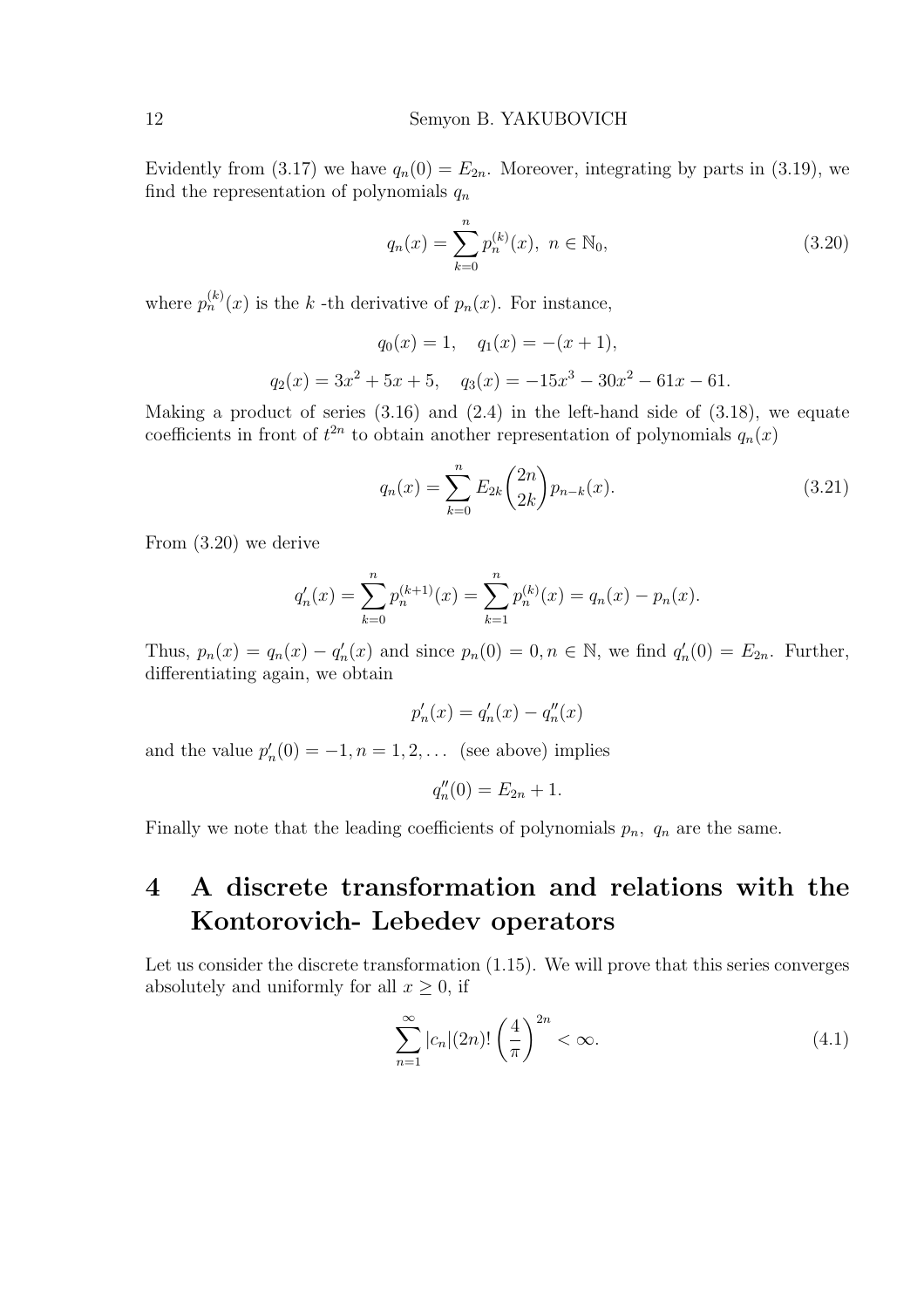Therefore  $f(x)$  will be bounded continuous on  $[0, +\infty)$  and  $f(0) = 0$  since  $p_n(0) = 0$ ,  $n \in$ N.

In fact, from the asymptotic properties and integral representation of the modified Bessel function  $K_1(x)$  it is not difficult to establish the inequality  $xK_1(x) < 1$ ,  $x > 0$ . In the limit case  $x \to 0^+$  we have  $xK_1(x) \to 1$ . Therefore (see the previous section) for all  $x \geq 0$  $\sqrt{2n}$ 

$$
e^{-x}|p_n(x)| < A (2n)! \left(\frac{4}{\pi}\right)^{2n}
$$

where  $A > 0$  is an absolute constant, and since series  $(4.1)$  is convergent we establish the absolute and uniform convergence of series (1.15) for all  $x \geq 0$ . Thus its sum is a bounded continuous function on  $[0, +\infty)$  vanishing in zero. Applying the operator of the Kontorovich-Lebedev transform to a partial sum  $f_N(x)$  of (1.15) and using (2.1) we deduce

$$
\sinh \pi \tau \int_0^\infty K_{i\tau}(x) f_N(x) \frac{dx}{x} = \sinh \pi \tau \int_0^\infty K_{i\tau}(x) e^{-x} \sum_{n=1}^N c_n \ p_n(x) \frac{dx}{x}
$$

$$
= \sinh \pi \tau \sum_{n=1}^N (-1)^n c_n \int_0^\infty K_{i\tau}(x) \left(\mathcal{A}^n e^{-x}\right) \frac{dx}{x}, \ \tau > 0. \tag{4.2}
$$

Since  $A e^{-x} = xe^{-x}$  and due to relation (2.16.6.4) in [4, Vol. II]

$$
\int_0^\infty K_{i\tau}(x) e^{-x} dx = \frac{\pi\tau}{\sinh \pi\tau},
$$

the right-hand side of (4.2) can be written in the form

$$
\sinh \pi \tau \sum_{n=1}^{N} (-1)^{n} c_{n} \int_{0}^{\infty} K_{i\tau}(x) \left( \mathcal{A}^{n} e^{-x} \right) \frac{dx}{x} = -\pi \tau c_{1}
$$

$$
+ \sinh \pi \tau \sum_{n=2}^{N} (-1)^{n} c_{n} \int_{0}^{\infty} K_{i\tau}(x) \left( \mathcal{A}^{n} e^{-x} \right) \frac{dx}{x}.
$$
(4.3)

But employing  $(1.4)$ ,  $(1.5)$  we take successfully the operator A to write the latter integral as follows  $\overline{r^{\infty}}$  $r^{\infty}$ 

$$
\int_0^\infty K_{i\tau}(x) \left(\mathcal{A}^n e^{-x}\right) \frac{dx}{x} = \int_0^\infty \mathcal{A}K_{i\tau}(x) \left(\mathcal{A}^{n-1} e^{-x}\right) \frac{dx}{x}
$$

$$
= \dots = \int_0^\infty \mathcal{A}^{n-1} K_{i\tau}(x) \left(\mathcal{A} e^{-x}\right) \frac{dx}{x} = \tau^{2(n-1)} \int_0^\infty K_{i\tau}(x) e^{-x} dx = \frac{\pi \tau^{2n-1}}{\sinh \pi \tau}
$$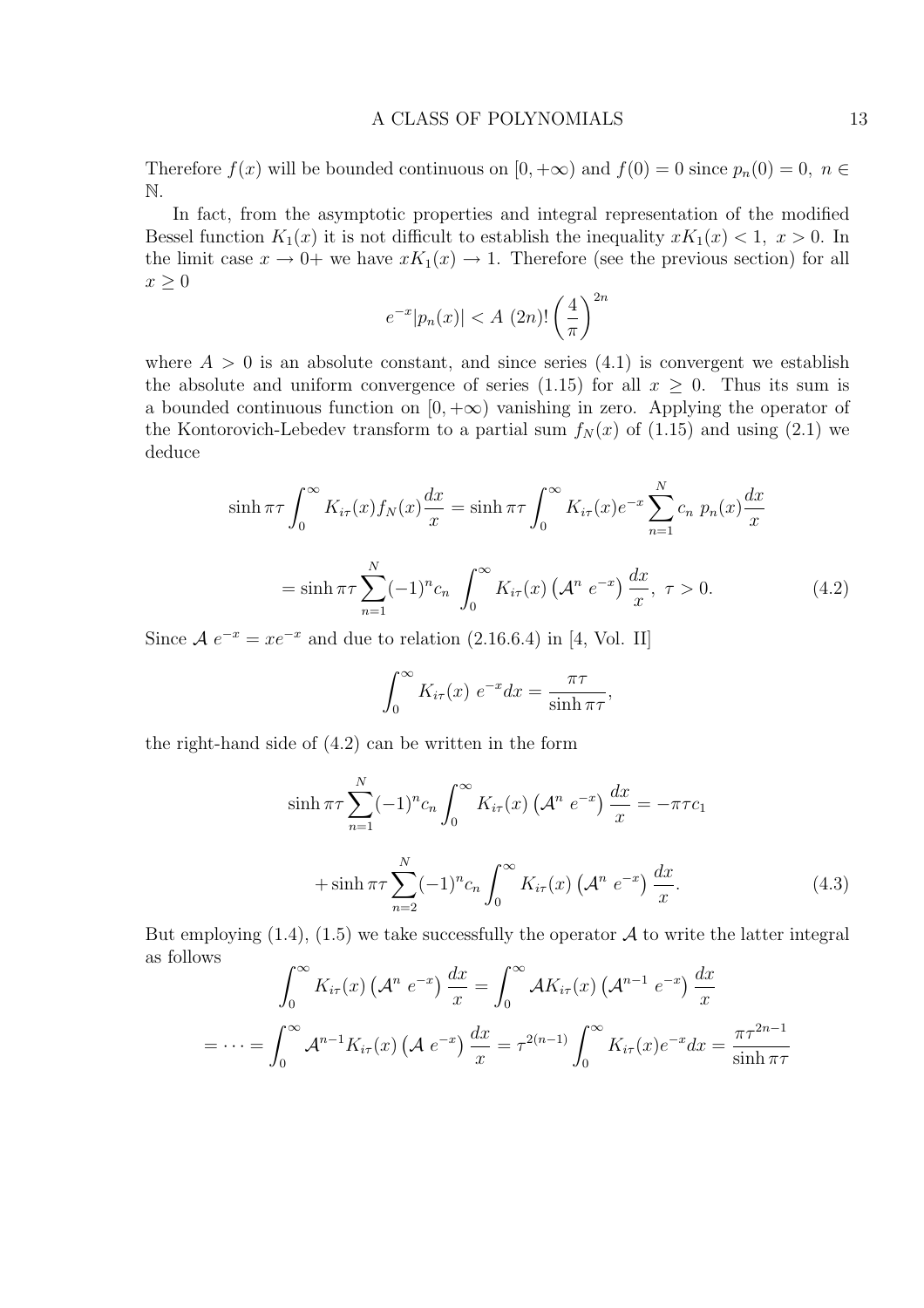for any  $n = 2, 3, \ldots$ . This is because via  $(2.13), (2.1)$   $\mathcal{A}^n e^{-x} = (-1)^{n-1} \mathcal{A} (e^{-x} p_{n-1}(x))$ and

$$
\int_0^{\infty} K_{i\tau}(x) \mathcal{A} \ \left( e^{-x} p_{n-1}(x) \right) \frac{dx}{x} = \tau^2 \int_0^{\infty} K_{i\tau}(x) e^{-x} p_{n-1}(x) \frac{dx}{x}, \ n = 2, 3, \dots
$$

since terms, which are out of integration, are vanished owing to the property  $p_n(0)$  =  $0, n = 1, 2, \ldots$  and asymptotic behavior of the modified Bessel functions (see (1.7), (1.8),  $(1.9)$ ). Consequently, returning to  $(4.3)$ ,  $(4.2)$  we have

$$
\sinh \pi \tau \int_0^\infty K_{i\tau}(x) e^{-x} \sum_{n=1}^N c_n \ p_n(x) \frac{dx}{x} = \pi \sum_{n=1}^N (-1)^n c_n \ \tau^{2n-1}, \ \tau > 0. \tag{4.4}
$$

We will motivate now the passage to the limit when  $N \to \infty$  through equality (4.4). To do this, we will use (2.11) to write

$$
\frac{p_n(x)}{x} = -\sum_{k=0}^{n-1} {2n-1 \choose 2k} p_k(x), \quad n \in \mathbb{N}, \quad x > 0.
$$

Hence substituting the latter equality into (4.4), we estimate the following integral (see above)

$$
\int_0^\infty |K_{i\tau}(x)|e^{-x} \sum_{n=1}^N |c_n| \sum_{k=0}^{n-1} {2n-1 \choose 2k} |p_k(x)| dx
$$
  
\n
$$
\leq A \int_0^\infty K_0(x) dx \sum_{n=1}^N |c_n| \sum_{k=0}^{n-1} {2n-1 \choose 2k} (2k)! \left(\frac{4}{\pi}\right)^{2k}
$$
  
\n
$$
= A_1 \sum_{n=1}^N |c_n| \sum_{k=0}^{n-1} \frac{(2n-1)!}{(2(n-k)-1)!} \left(\frac{4}{\pi}\right)^{2k} < A_2 \sum_{n=1}^\infty |c_n| (2n)! \left(\frac{4}{\pi}\right)^{2n} < \infty,
$$
 (4.5)

where  $A, A_1, A_2 > 0$  are constants. Therefore the passage to the limit when  $N \to \infty$ is possible by virtue of the Lebesgue dominated convergence theorem, and taking into account (1.15) we obtain the equality

$$
\sinh \pi \tau \int_0^\infty K_{i\tau}(x) f(x) \frac{dx}{x} = \pi \sum_{n=1}^\infty (-1)^n c_n \ \tau^{2n-1},\tag{4.6}
$$

where the Taylor series in the left-hand side of (4.6) is convergent for all  $\tau \geq 0$ . Hence

$$
\pi(-1)^n c_n = \frac{1}{(2n-1)!} \lim_{\tau \to 0} \frac{d^{2n-1}}{d\tau^{2n-1}} \left[ \sinh \pi \tau \int_0^\infty K_{i\tau}(x) f(x) \frac{dx}{x} \right]
$$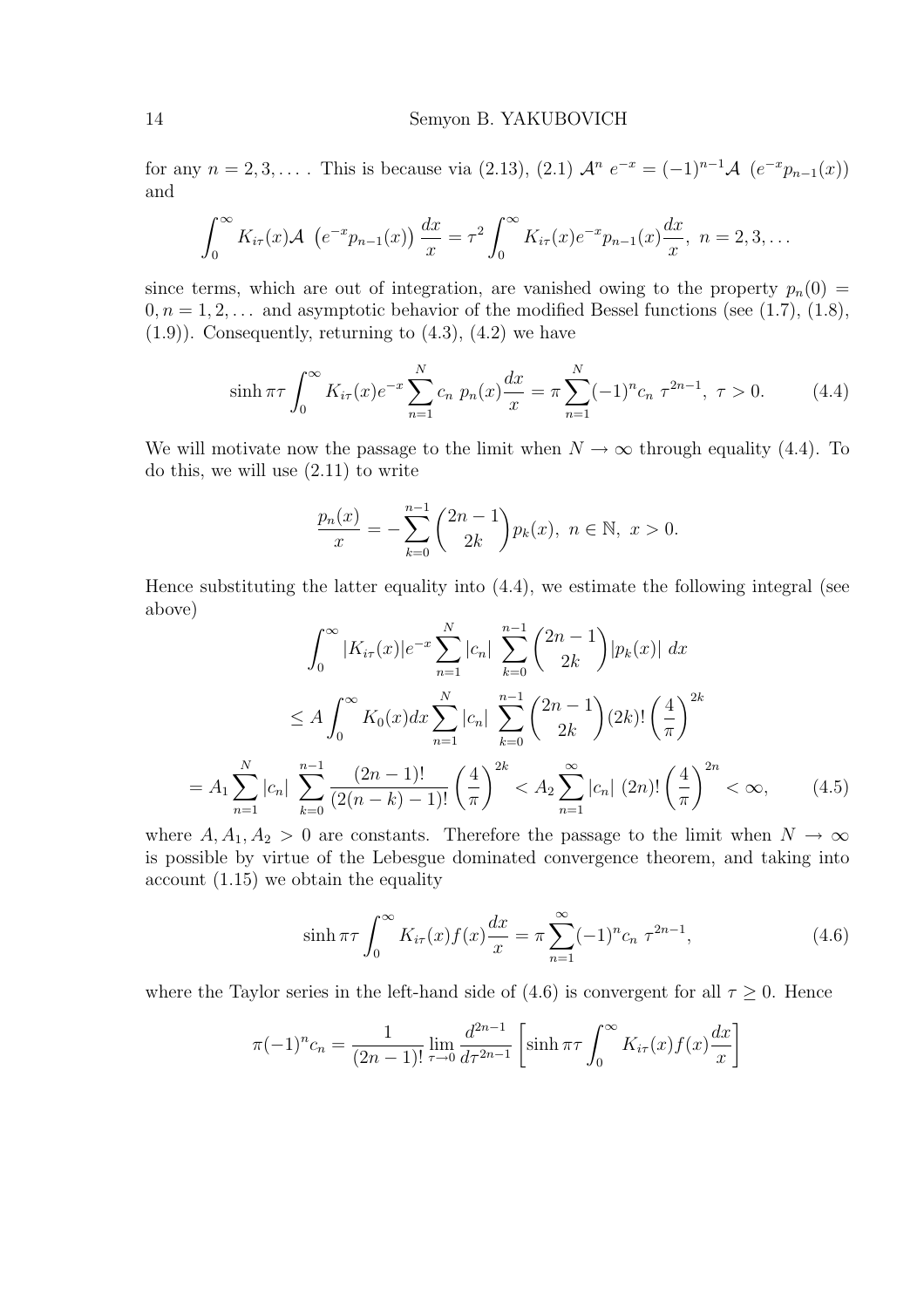$$
= \frac{1}{(2n-1)!} \sum_{k=1}^{n} {2n-1 \choose 2k-1} \pi^{2k-1} \lim_{\tau \to 0} \frac{d^{2(n-k)}}{d\tau^{2(n-k)}} \int_{0}^{\infty} K_{i\tau}(x) f(x) \frac{dx}{x}.
$$
 (4.7)

Meanwhile, from (1.1) we find

$$
\frac{d^{2m}}{d\tau^{2m}}K_{i\tau}(x) = (-1)^m \int_0^\infty e^{-x \cosh u} u^{2m} \cos \tau u \ du, \ m \in \mathbb{N}_0.
$$

Furthermore, since (see (4.5))

$$
\int_0^\infty \left| \frac{d^{2m}}{d\tau^{2m}} K_{i\tau}(x) f(x) \right| \frac{dx}{x} < B \int_0^\infty \left| \frac{d^{2m}}{d\tau^{2m}} K_{i\tau}(x) \right| dx
$$
  

$$
\leq B \int_0^\infty \int_0^\infty e^{-x \cosh u} u^{2m} du dx = B \int_0^\infty \frac{u^{2m}}{\cosh u} du < \infty, \ m \in \mathbb{N}_0,
$$

where  $B > 0$  is a constant, one can differentiate and pass to the limit under the integral sign in (4.7). As a result we obtain

$$
c_n = \sum_{k=1}^n \frac{(-1)^k \pi^{2(k-1)}}{(2k-1)!(2(n-k))!} \int_0^\infty \int_0^\infty e^{-x \cosh u} u^{2(n-k)} f(x) \frac{dx}{x} du.
$$

Thus denoting by  $\hat{p}_n(x)$  the following even polynomial

$$
\hat{p}_n(x) = \sum_{k=0}^{n-1} \frac{(-1)^{n-k} \pi^{2(n-k-1)}}{(2(n-k)-1)!(2k)!} x^{2k}
$$

we have the final formula for coefficients  $c_n$ 

$$
c_n = \int_0^\infty S_n(x) f(x) \frac{dx}{x}, \ n \in \mathbb{N},
$$
\n(4.8)

where

$$
S_n(x) = \int_0^\infty e^{-x \cosh u} \hat{p}_n(u) du, \ x > 0.
$$

We summarize our results by the following

**Theorem 1.** Let condition (4.1) take place. Then discrete transformation (1.15)  $f(x)$ represents a bounded continuous function on  $[0, +\infty)$ ,  $f(0) = 0$ , where the corresponding series converges absolutely and uniformly and coefficients  $c_n$ ,  $n \in \mathbb{N}$  are given by formula (4.8). Besides, the Kontorovich-Lebedev operator of this function can be expanded by Taylor's series (4.6), which is convergent for all  $\tau \geq 0$ .

**Corollary 1.** If  $f(x)$  is decomposed by series (1.15), where its coefficients satisfy condition (4.1), then this expansion is unique.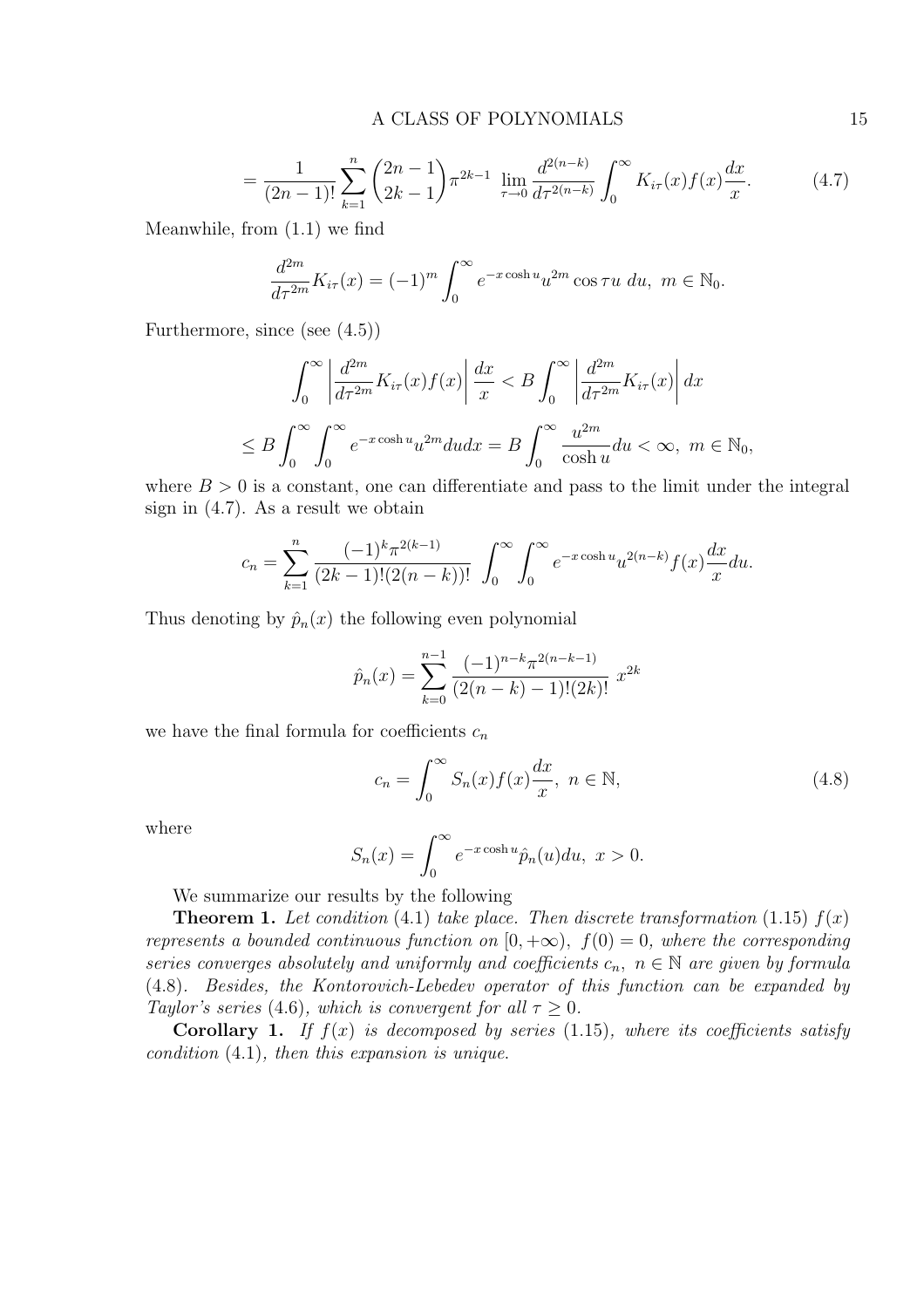Proof. In fact, if it admits also the representation

$$
f(x) = e^{-x} \sum_{n=1}^{\infty} a_n p_n(x),
$$

then

$$
0 = e^{-x} \sum_{n=1}^{\infty} (c_n - a_n) p_n(x),
$$

and evidently,  $c_n - a_n$  satisfies condition (4.1). Therefore,  $c_n = a_n$ ,  $n \in \mathbb{N}$  via (4.8). Corollary 1 is proved.

**Corollary 2.** Under condition  $(4.1)$  series  $(1.15)$  converges in the mean square sense with respect to the norm of the space  $L_2\left(\mathbb{R}_+;\frac{dx}{x}\right)$  $\frac{dx}{dx}$ ) to the same function  $f \in L_2\left(\mathbb{R}_+;\frac{dx}{x}\right)$  $\frac{dx}{x}$ .

Proof. Indeed, let us estimate the norm of the partial sums of series (1.15). Applying the Minkowski inequality, equality (3.5) and the representation of Bernoulli's numbers (see Section 2) we derive

$$
||f_N||_{L_2(\mathbb{R}_+;\frac{dx}{x})} = \left(\int_0^\infty e^{-2x} \left| \sum_{n=1}^N c_n p_n(x) \right|^2 \frac{dx}{x} \right)^{1/2} \le \sum_{n=1}^N |c_n| \left(\int_0^\infty e^{-2x} p_n^2(x) \frac{dx}{x} \right)^{1/2}
$$

$$
= \sum_{n=1}^N |c_n| \sqrt{\frac{1-2^{4n}}{2n}} B_{4n} < \text{const.} \sum_{n=1}^N |c_n|(2n)! \left(\frac{2}{\pi}\right)^{2n}
$$

$$
< \text{const.} \sum_{n=1}^N |c_n|(2n)! \left(\frac{4}{\pi}\right)^{2n}.
$$
(4.9)

Thus  $\{f_N\}$  is a Cauchy sequence in the space  $L_2$  $\mathbb{R}_+;\frac{dx}{x}$ x because

$$
||f_N - f_M||_{L_2(\mathbb{R}_+;\frac{dx}{x})} < \text{const.} \sum_{n=M+1}^N |c_n|(2n)! \left(\frac{4}{\pi}\right)^{2n} \to 0, \ N > M, \ M \to \infty.
$$

Since this sequence admits a pointwise convergence too, it asserts the same limit  $f(x)$ . Corollary 2 is proved.

Further, from  $(4.9)$  taking into account  $(3.3)$ ,  $(3.7)$  we have

$$
||f_N||_{L_2(\mathbb{R}_+;\frac{dx}{x})}^2 = \sum_{n,m=1}^N (-1)^{n+m} c_n \overline{c_m} \frac{1 - 2^{2(n+m)}}{n+m} B_{2(n+m)}.
$$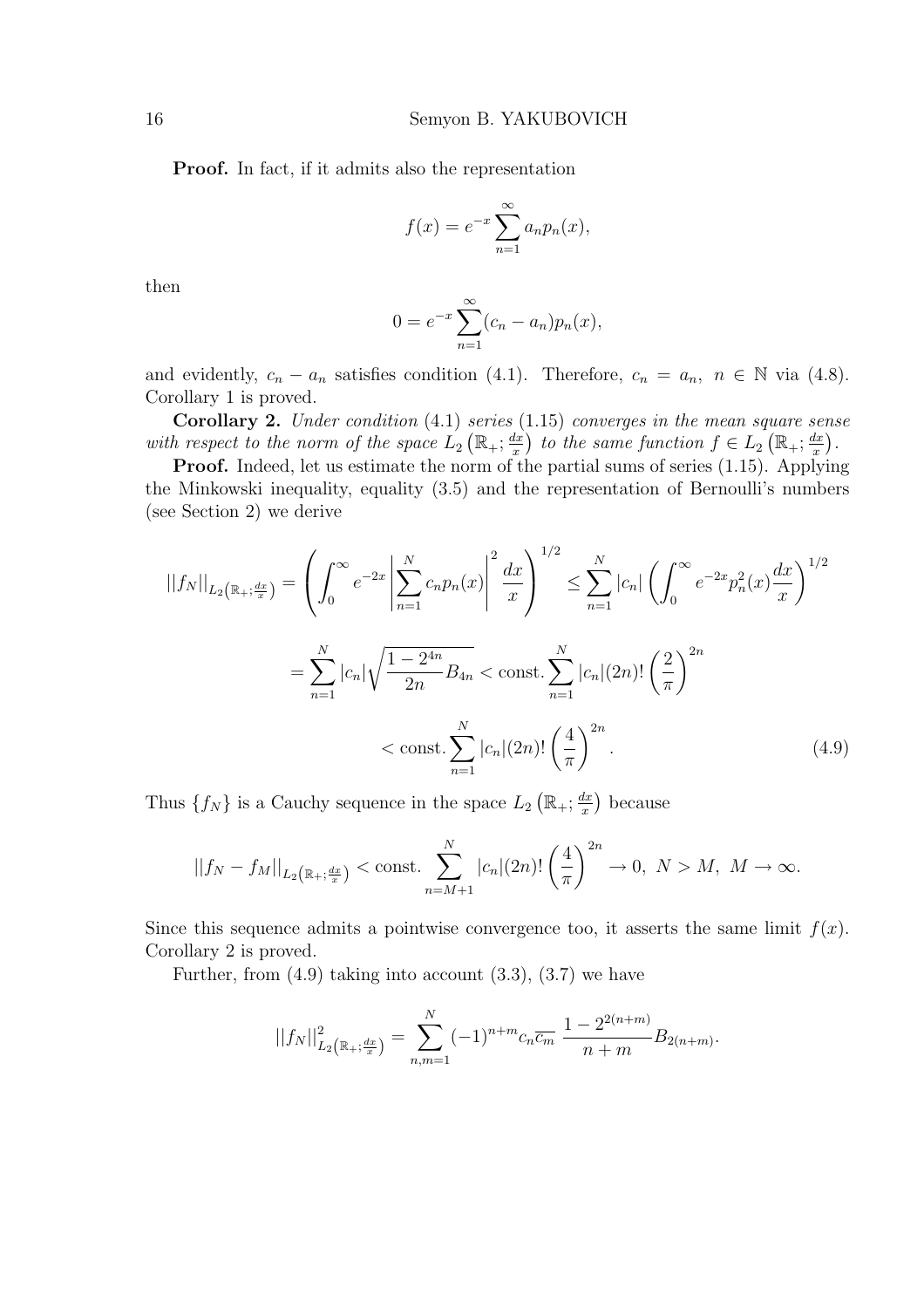Passing here to the limit when  $N \to \infty$ , we obtain the Parseval type identity for discrete transformation (1.15)

$$
\int_0^\infty |f(x)|^2 \frac{dx}{x} = \sum_{n,m=1}^\infty (-1)^{n+m} c_n \overline{c_m} \frac{1 - 2^{2(n+m)}}{n+m} B_{2(n+m)},\tag{4.10}
$$

where its right-hand side is evidently positive.

Denoting by  $F_N(\tau)$  the odd polynomial in the right-hand side of (4.4), we see that it represents the Kontorovich-Lebedev transform of a partial sum  $f_N$  of series (1.15). From  $(1.14)$ ,  $(2.1)$  and  $(1.3)$  it follows the reciprocal formula for this partial sum

$$
f_N(x) = \frac{2}{\pi^2} \int_0^\infty \tau K_{i\tau}(x) F_N(\tau) d\tau, \ N = 1, 2, \dots \tag{4.11}
$$

The reciprocity  $(4.11)$  follows from the uniqueness theorem for the Kontorovich-Lebedev transform [6], since  $f_N \in L_1(\mathbb{R}_+; K_0(x) \frac{dx}{x})$  $\frac{dx}{x}$ )  $\cap$   $L_2$   $(\mathbb{R}_+; \frac{dx}{x})$  $\frac{dx}{x}$ ) for each  $N \in \mathbb{N}$ . Now we will find sufficient conditions for the mean-square convergence with respect to the norm of the space  $L_2\left(\mathbb{R}_+;\frac{dx}{x}\right)$  $\frac{dx}{dx}$ ) of a partial sum  $f_N$  to a given function f when  $N \to \infty$ . We have

**Theorem 2.** Let  $f(x)$  be a bounded continuous function on  $[0,\infty)$  such that  $f(x)/x$ is bounded for all  $x > 0$ . Let a sequence of polynomials  $\{F_N(\tau)\}\;$  with coefficients (4.7) converge pointwisely for all  $\tau > 0$  to a function  $F(\tau)$ . If  $\{F_N(\tau)\}\;$  is a Cauchy sequence in the space  $L_2\left(\mathbb{R}_+;\frac{\tau d\tau}{\sinh\tau}\right)$ ety for all  $\tau > 0$  to a function  $F(\tau)$ . If  $\{F_N(\tau)\}\$  is a Cauchy sequence in  $\frac{\tau d\tau}{\sinh \pi \tau}$ , then the sequence of partial sums  $\{f_N\}$  of series  $(1.15)$  converges to f in the mean square sense with respect to the norm of the space  $L_2$  $\frac{1}{\ell}$  $\mathbb{R}_+;\frac{dx}{x}$ x  $\overline{a}$ , i.e.

$$
||f - f_N||_{L_2(\mathbb{R}_+; \frac{dx}{x})} \to 0, \ N \to \infty.
$$
 (4.12)

Finally,  $f \in L_2$ ¡  $\mathbb{R}_+;\frac{dx}{x}$ x ¢ and

$$
||f||_{L_2(\mathbb{R}_+;\frac{dx}{x})} = \frac{\sqrt{2}}{\pi} ||F||_{L_2(\mathbb{R}_+;\frac{\tau d\tau}{\sinh\pi\tau})}.
$$
\n(4.13)

**Proof.** Since the sequence of Taylor polynomials  $\{F_N(\tau)\}\$ converges for every  $\tau > 0$ , we get that its limit  $F(\tau)$  is equal to (see (4.4), (4.6), (4.7))

$$
F(\tau) = \sinh \pi \tau \int_0^\infty K_{i\tau}(x) f(x) \frac{dx}{x}, \ \tau > 0.
$$

On the other hand, this sequence is a Cauchy one in the space  $L_2$ ¡  $\mathbb{R}_+; \frac{\tau d\tau}{\sinh \tau}$  $\frac{\tau d\tau}{\sinh \pi \tau}$ ). Thus it converges to the same function  $F$ , which belongs to  $L_2$ s<br>7  $\mathbb{R}_+; \frac{\tau d\tau}{\sinh \tau}$  $L_2(\mathbb{R}_+;\frac{\sinh \pi \tau}{\sinh \pi \tau})$ . Thus<br> $\frac{\tau d\tau}{\sinh \pi \tau}$ ). Moreover, the Parseval identity for the Kontorovich-Lebedev transform yields (see (4.11))

$$
||f_N - f_M||_{L_2(\mathbb{R}_+;\frac{dx}{x})} = \frac{\sqrt{2}}{\pi} ||F_N - F_M||_{L_2(\mathbb{R}_+;\frac{\tau d\tau}{\sinh\pi\tau})} \to 0, \ M, N \to \infty.
$$
 (4.14)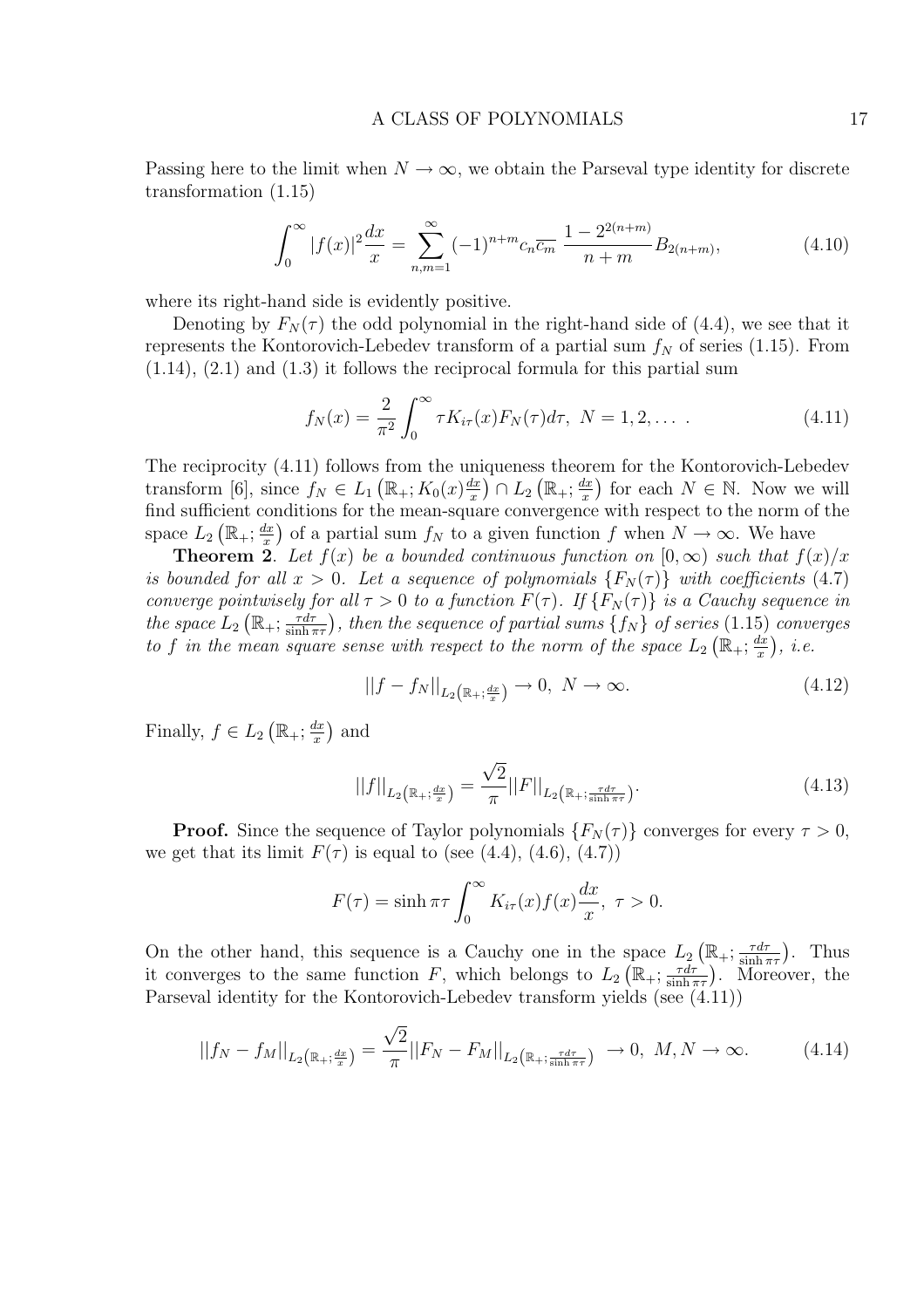Consequently,  $\{f_N\}$  converges in the mean square sense with respect to the norm of the space  $L_2\left(\mathbb{R}_+;\frac{dx}{x}\right)$  $\frac{dx}{dx}$ ) to some function  $g(x) \in L_2\left(\mathbb{R}_+;\frac{dx}{x}\right)$  $\frac{dx}{x}$ ). Our goal is to prove that  $g = f$ for almost all  $x > 0$ . Indeed, (4.14) implies

$$
||g||_{L_2\left(\mathbb{R}_+;\frac{dx}{x}\right)} = \frac{\sqrt{2}}{\pi} ||F||_{L_2\left(\mathbb{R}_+;\frac{\tau d\tau}{\sinh \pi \tau}\right)}.
$$

Moreover, the Plancherel theorem for the Kontorovich-Lebedev operator [5], [6] says that for all  $x > 0$ 

$$
\int_0^x g(x)dx = \frac{2}{\pi^2} \int_0^\infty \tau \sinh \pi \tau \int_0^x K_{i\tau}(x)dx \int_0^\infty K_{i\tau}(y)f(y)\frac{dy}{y}d\tau, \tag{4.15}
$$

where the integral with respect to  $\tau$  in the right-hand side of (4.15) converges absolutely. Hence owing to Lebesgue's monotone convergence theorem we find

$$
\int_0^x g(x)dx = \frac{2}{\pi^2} \lim_{\varepsilon \to 0+} \int_0^\infty \tau \sinh(\pi - \varepsilon) \tau \int_0^x K_{i\tau}(x)dx \int_0^\infty K_{i\tau}(y)f(y)\frac{dy}{y}d\tau.
$$
 (4.16)

Now Fubini's theorem and conditions on  $f$  of the present theorem allow to change the order of integration in the right-hand side of (4.16) and calculate the inner integral by  $\tau$ employing relation (2.16.51.8) in [4, Vol. II]. Thus after simple substitutions we arrive at the representation

$$
\int_0^x g(x)dx = \frac{1}{\pi} \lim_{\varepsilon \to 0+} \int_0^x x \sin \varepsilon \int_{-\cot \varepsilon}^\infty \frac{K_1(x \sin \varepsilon \sqrt{t^2 + 1})}{\sqrt{t^2 + 1}}
$$
  
  $\times f(x (\cos \varepsilon + t \sin \varepsilon)) dt dx.$  (4.17)

But  $f(x)$  is bounded continuous for  $x \in [0, \infty)$  and

$$
x\sin\varepsilon\sqrt{t^2+1}K_1\left(x\sin\varepsilon\sqrt{t^2+1}\right) < 1, \ x, t > 0, \varepsilon \in (0, \pi)
$$

(see above the inequality  $yK_1(y) < 1, y > 0$ ). Therefore the estimate

$$
x \sin \varepsilon \int_{-\cot \varepsilon}^{\infty} \frac{K_1 \left( x \sin \varepsilon \sqrt{t^2 + 1} \right)}{\sqrt{t^2 + 1}} |f(x(\cos \varepsilon + t \sin \varepsilon))| dt
$$
  
< 
$$
< \text{const.} \int_{-\infty}^{\infty} \frac{dt}{t^2 + 1} = \text{const.}
$$

and the dominated convergence theorem permit the passage to the limit under the integral with respect to x. Further, appealing to results in [7] we prove that for all  $x \geq 0$ 

$$
\frac{1}{\pi} \lim_{\varepsilon \to 0+} x \sin \varepsilon \int_{-\cot \varepsilon}^{\infty} \frac{K_1 \left( x \sin \varepsilon \sqrt{t^2 + 1} \right)}{\sqrt{t^2 + 1}} f \left( x \left( \cos \varepsilon + t \sin \varepsilon \right) \right) dt = f(x).
$$